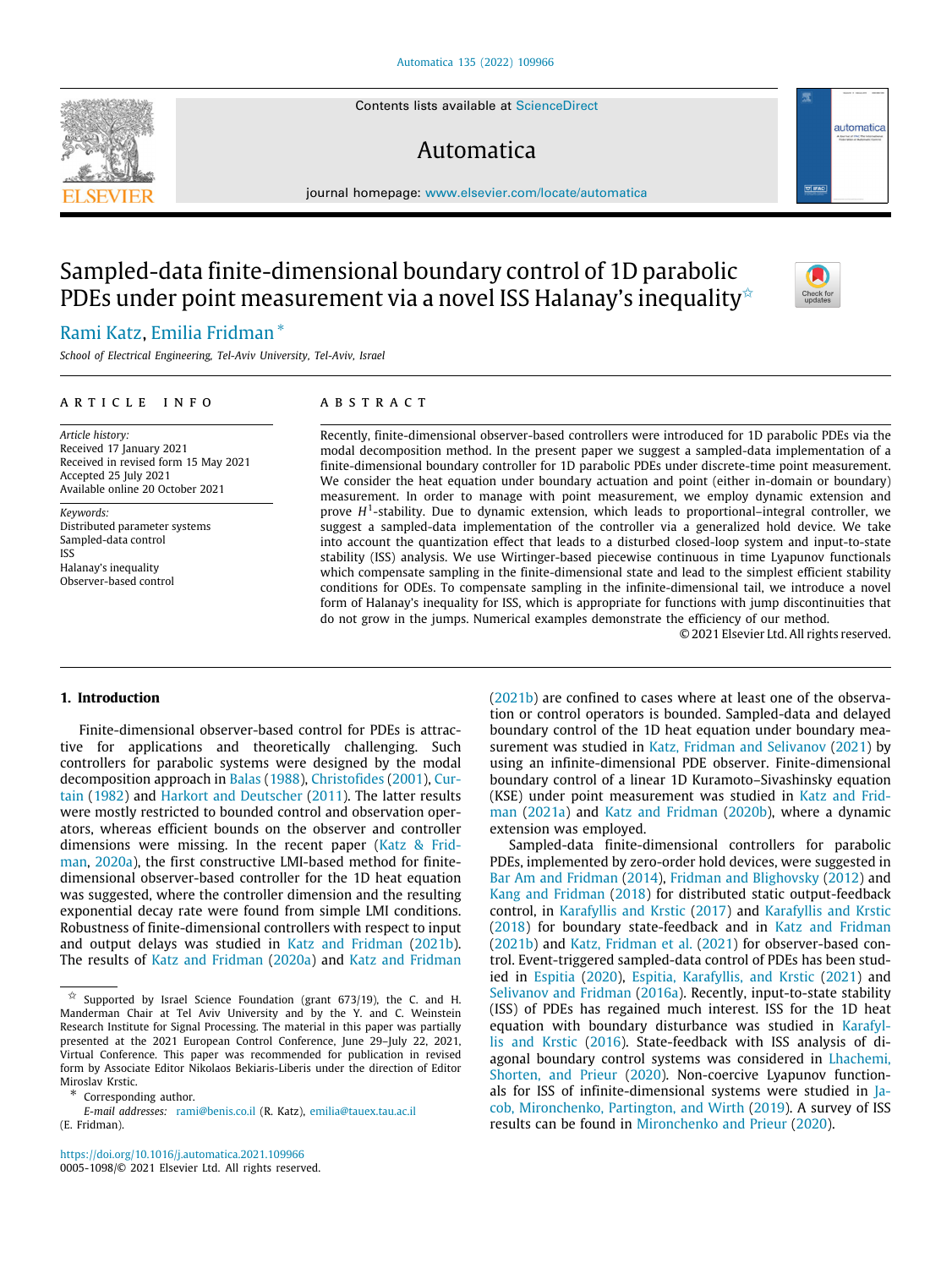For sampled-data and delayed control of parabolic PDEs, combinations of Lyapunov functionals with Halanay's inequality appear to be an efficient tool. This combination was introduced for stabilization via the spatial decomposition method under point measurements in [Fridman and Blighovsky](#page-12-9) ([2012\)](#page-12-9) and via modal decomposition in [Katz and Fridman](#page-12-5) ([2021b\)](#page-12-5). This tool is also useful for ODEs with delays: for sampled-data control of nonlinear time-delays systems ([Pepe & Fridman](#page-13-6), [2017\)](#page-13-6), decentralized delayed control of coupled ODE systems with delayed coupling ([Zhu](#page-13-7) [& Fridman](#page-13-7), [2020\)](#page-13-7) and distributed observers with time-varying delays ([Silm et al.](#page-13-8), [2021](#page-13-8)).

Wirtinger-based Lyapunov functionals that are piecewise continuous in time lead to the simplest efficient LMI conditions for sampled-data control of ODEs ([Liu & Fridman,](#page-13-9) [2012](#page-13-9); [Seli](#page-13-10)[vanov & Fridman](#page-13-10), [2016b](#page-13-10)). For combination of such functionals with Halanay's inequality, an extension of Halanay's inequality to piecewise continuous in time functions is needed. Note that existing Halanay's inequalities for ISS are confined to continuous functions [\(Hien, Phat, & Trinh](#page-12-17), [2015](#page-12-17); [Wen, Yu, & Wang,](#page-13-11) [2008\)](#page-13-11). Moreover, the corresponding ISS bound has an additive constant. Therefore, using this bound between the sampling intervals in the case of piecewise continuous functions leads to an additive accumulation of this constant in the ISS bound as  $t \rightarrow \infty$ . Recently, a relaxed ISS Halanay's inequality for *C* 1 functions was suggested in [Mazenc, Malisoff, and Krstic](#page-13-12) [\(2021\)](#page-13-12) with an ISS bound in terms of some constants, whereas the values of these constants were given only implicitly.

In the present paper we suggest a sampled-data implementation of finite-dimensional boundary controllers for 1D parabolic PDEs under discrete-time point measurement. We consider the heat equation under boundary actuation and point (either indomain or boundary) measurement. In order to manage with point measurement, we employ dynamic extension and prove *H* 1 -stability. We derive a reduced-order closed-loop system. Our analysis leads to reduced-order LMIs that offer both computational and theoretical advantages (essentially simpler proofs of LMIs feasibility for large enough observer dimension *N* and of the fact that LMI feasibility for *N* implies feasibility for  $N + 1$ ). Such reduced-order conditions were initiated in our recent paper ([Katz,](#page-12-18) [Basre & Fridman,](#page-12-18) [2021\)](#page-12-18) for the case of bounded measurements. Due to dynamic extension, we suggest a sampled-data implementation of the controller via a generalized hold device (see e.g. [Mirkin](#page-13-13) [\(2016](#page-13-13)) for ODEs and references therein). We also take into account a quantization effect that leads to a disturbed closedloop system and ISS analysis. Note that quantized control of PDEs was studied in [Bekiaris-Liberis](#page-12-19) [\(2020](#page-12-19)) and [Selivanov and Fridman](#page-13-3) ([2016a](#page-13-3)).

An essential tool for our sampled-data ISS analysis is a novel ISS Halanay's inequality with explicit constants in the bounds, which is appropriate for functions with jump discontinuities that do not grow in the jumps. For sampled-data finite-dimensional control of the heat equation, we use Wirtinger-based Lyapunov functionals which compensate sampling in the finite-dimensional state, and combine them with the novel ISS Halanay's inequality that compensates for measurement sampling in the infinitedimensional tail. Our Lyapunov-based ISS analysis results in an explicit estimate of the ultimate bound, in terms of the quantization error. Numerical examples show the efficiency of our method.

The article is organized as follows. Section [2](#page-1-0) presents new ISS Halanay's inequalities, whose proofs are given in [Appendix.](#page-11-0) As the first basic step for stabilization under unbounded control and observation operator, Section [3](#page-3-0) considers finite-dimensional design in the continuous-time case under Dirichlet actuation and point measurement. Results on quantized sampled-data control under point measurement are presented in Sections [4](#page-5-0) (Dirichlet actuation) and [5](#page-9-0) (Neumann actuation). Numerical examples are given in Section [6](#page-10-0) and Conclusions in Section [7](#page-10-1). Some preliminary results on finite-dimensional design in the continuous-time case under Dirichlet actuation and point measurement were presented in [Katz and Fridman](#page-12-20) [\(2021c](#page-12-20)), where the stability analysis was provided by using the full-order system leading to the full-order LMIs.

*Notations and preliminaries:*  $L^2(0, 1)$  is the Hilbert space of Lebesgue measurable and square integrable functions  $f : [0, 1] \rightarrow$ R with the inner product  $\langle f, g \rangle := \int_0^1 f(x)g(x)dx$  and induced norm  $||f||^2 := \langle f, f \rangle$ .  $H^k(0, 1)$  is the Sobolev space of functions  $f : [0, 1] \rightarrow \mathbb{R}$  having *k* square integrable weak derivatives, with the norm  $||f||_{H^k}^2 = \sum_{j=0}^k ||f^{(j)}||^2$ . The Euclidean norm on  $\mathbb{R}^n$  is denoted by  $\|\cdot\|$ . We write *f* ∈  $H_0^1(0, 1)$  if *f* ∈  $H^1(0, 1)$  and  $f(0) = f(1) = 0$ . For  $P \in \mathbb{R}^{n \times n}$ ,  $P > 0$  means that *P* is symmetric and positive definite. The sub-diagonal elements of a symmetric matrix will be denoted by  $*$ . For  $0 < U \in \mathbb{R}^{n \times n}$  and  $x \in \mathbb{R}^n$  we denote  $|x|_U^2 = x^T Ux$ .  $\mathbb{Z}_+$  denotes the nonnegative integers.

In this paper we use Wirtinger-based Lyapunov functionals that were introduced for sampled-data control of ODEs in [Liu](#page-13-9) [and Fridman](#page-13-9) ([2012\)](#page-13-9). These functionals were extended to ISS analysis in [Selivanov and Fridman](#page-13-10) [\(2016b](#page-13-10)). The positivity of such functionals follows from the following extension of Wirtinger's inequality:

**Lemma 1.1** (*[Selivanov & Fridman,](#page-13-10) [2016b](#page-13-10)*). Let  $\delta_0 \in \mathbb{R}$  and X :  $[a, b] \rightarrow \mathbb{R}^n$  *be an absolutely continuous function with*  $\dot{X} \in L^2(a, b)$ *such that*  $X(a) = 0$  *or*  $X(b) = 0$ *. Then for any*  $0 < W \in \mathbb{R}^{n \times n}$ *, the following inequality holds:*

$$
\int_{a}^{b} e^{2\delta_{0}\xi} X^{T}(\xi) W X(\xi) d\xi \n\leq e^{2|\delta_{0}|(b-a)} \frac{4(b-a)^{2}}{\pi^{2}} \int_{a}^{b} e^{2\delta_{0}\xi} \dot{X}^{T}(\xi) W \dot{X}(\xi) d\xi.
$$
\n(1.1)

<span id="page-1-6"></span><span id="page-1-3"></span><span id="page-1-2"></span>Consider the Sturm–Liouville eigenvalue problem

 $\phi'' + \lambda \phi = 0, \quad x \in (0, 1)$  (1.2)

with boundary conditions

$$
\phi'(0) = \phi(1) = 0. \tag{1.3}
$$

This problem induces a sequence of eigenvalues with corresponding eigenfunctions. The normalized eigenfunctions form a complete orthonormal system in  $L^2(0, 1)$ . The eigenvalues and corresponding eigenfunctions are given by

<span id="page-1-5"></span><span id="page-1-1"></span>
$$
\phi_n(x) = \sqrt{2} \cos (\sqrt{\lambda_n} x), \lambda_n = (n - 0.5)^2 \pi^2, n \ge 1.
$$
 (1.4)

The following lemma will be used:

**Lemma 1.2** (*[Katz & Fridman,](#page-12-4) [2020a](#page-12-4)*). Let  $h \stackrel{L^2}{=} \sum_{n=1}^{\infty} h_n \phi_n$ , where *h*<sub>n</sub> =  $\langle h, \phi_n \rangle$ *. Then h* ∈ *H*<sup>1</sup>(0, 1) *satisfies h*(1) = 0 *iff*  $\sum_{n=1}^{\infty} \lambda_n h_n^2$  < ∞*. Moreover,*

<span id="page-1-4"></span>
$$
||h'||^2 = \sum_{n=1}^{\infty} \lambda_n h_n^2.
$$
 (1.5)

In this paper, all functions of interest will belong to  ${h \in \mathbb{R}^d}$  $H^1(0, 1)$ |*h*(1) = 0 }. By Wirtinger's inequality, the standard  $H^1$ norm of *h* is equivalent to  $||h'||$ . Therefore, in this work we use  $||h||_{H^1} = ||h'||.$ 

# **2. ISS Halanay's inequalities for piecewise continuous functions**

<span id="page-1-0"></span>In this section we introduce novel forms of Halanay's inequalities for ISS. Our formulations allow the function to have jump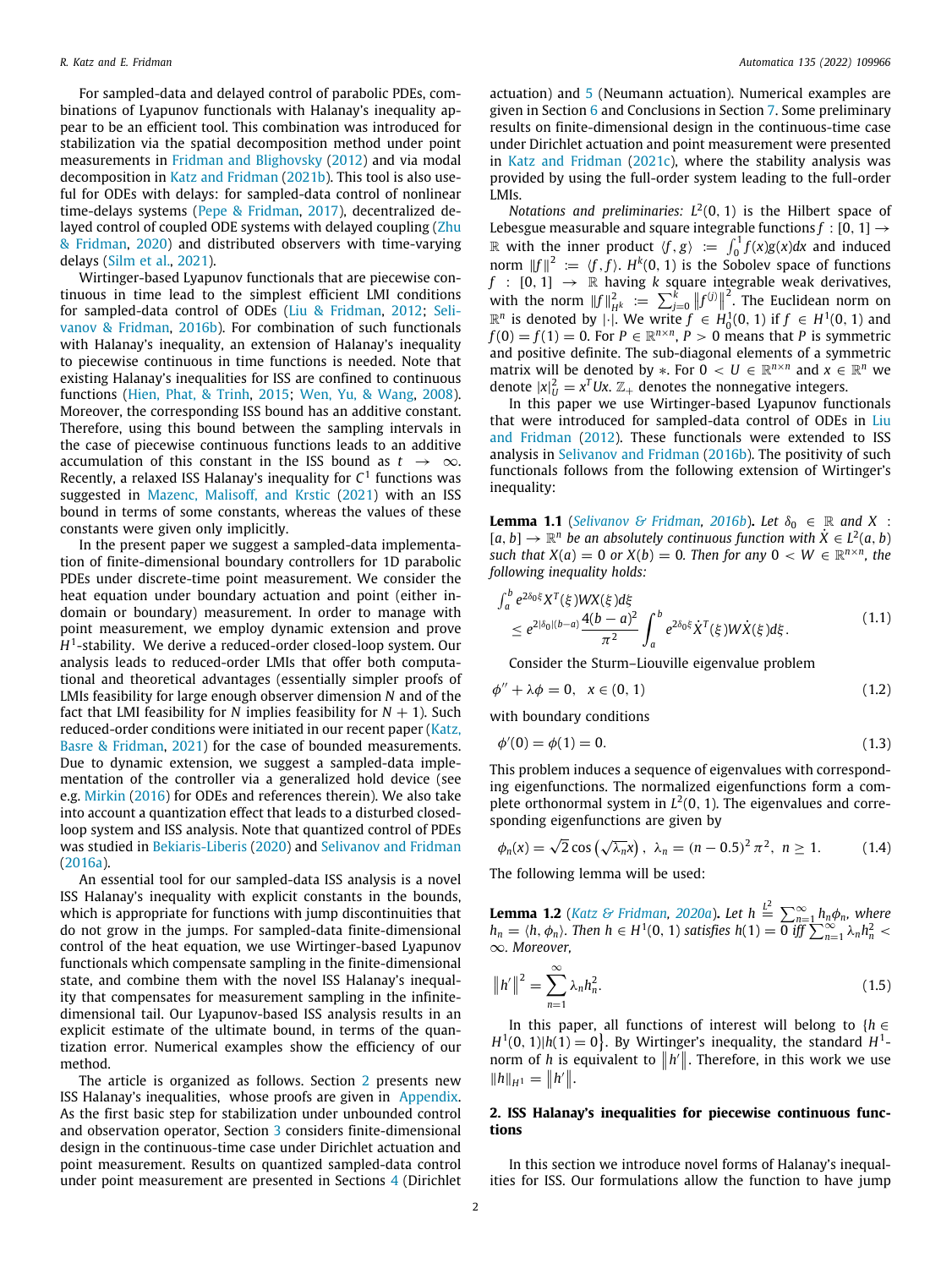discontinuities, provided it does not grow in the jumps. The resulting inequalities are applied in the next sections to sampleddata boundary control of the heat equation in the presence of quantization, where two sequences of sampling instances will be introduced:  ${s_k}_{k=0}^{\infty}$  will be the measurement sampling instances, whereas  $\{t_j\}_{j=0}^{\infty}$  will be the controller hold times. Since the sequences are assumed to be independent,  $[s_k, s_{k+1}), k \in$  $\mathbb{Z}_+$  may contain elements from  $\{t_j\}_{j=0}^\infty$ . Our Lyapunov functional  $V(t)$  (see  $(4.20)$  and [Fig.](#page-2-0) [1](#page-2-0)), which compensates sampling in the finite-dimensional part of the closed-loop system  $(4.17)$  $(4.17)$  $(4.17)$ , may be discontinuous at  $t = s_k$  and  $t = t_j$ ,  $k, j \in \mathbb{Z}_+$ , whereas Halanay's inequality will be used to compensate  $s_k$ ,  $k \in \mathbb{Z}_+$  in the infinitedimensional tail. Thus, the presented Lyapunov functional may exhibit jump discontinuities at  $s_k$ ,  $k \in \mathbb{Z}_+$  and inside the intervals  $[s_k, s_{k+1})$ , where we want to apply Halanay's inequality.

Note that in the presence of only one sequence of sampling instances  $s_k$ ,  $k \in \mathbb{Z}_+$ , where the Lyapunov functional has jump discontinuities and does not grow, our Halanay's inequalities are still novel and useful for many sampled-data control problems for ODEs and PDEs that combine Lyapunov functionals with Halanay's inequality.

For proofs of all claims appearing in this section see the [Appendix](#page-11-0).

<span id="page-2-4"></span>**Lemma 2.1.** *Let*  $V : [a, b] \rightarrow [0, \infty)$  *be a bounded function, where*  $b - a \leq h$  *for some*  $h > 0$ *. Assume that V(t) is continuous on*  $[t_i, t_{i+1}), i = 0, \ldots, N-1$ , where

$$
a =: t_0 < t_1 < \cdots < t_{N-1} < t_N := b,
$$
\n(2.1)

*and*

 $\lim_{t \nearrow t_i} V(t) \geq V(t_i), \quad i = 1, 2, ..., N - 1.$  (2.2)

*Assume further that for some*  $d \ge 0$  *and*  $\delta_0 > \delta_1 > 0$ 

$$
D^{+}V(t) \leq -2\delta_0 V(t) + 2\delta_1 \sup_{a \leq \theta \leq t} V(\theta) + d, \ t \in [a, b) \qquad (2.3)
$$

*where D*+*V*(*t*) *is the right upper Dini derivative, defined by*

$$
D^{+}V(t) = \limsup_{s \to 0^{+}} \frac{V(t+s) - V(t)}{s}.
$$
 (2.4)

*Then*

$$
V(t) \le e^{-2\delta_{\tau}(t-a)}V(a) + d \int_{a}^{t} e^{-2\delta(t-s)} ds, \ t \in [a, b)
$$
 (2.5)

*where*  $\delta = \delta_0 - \delta_1$  *and*  $\delta_{\tau} > 0$  *is the unique solution of the equation*  $\delta_{\tau} = \delta_0 - \delta_1 e^{2\delta_{\tau} h}.$ 

Note that by ([2.2](#page-2-1)), the *one-sided* limits exist at  $\{t_i\}_{i=1}^{N-1}$ . Thus, at *t*<sub>*i*</sub>, 1 ≤ *i* ≤ *N* − 1, *V*(*t*) may have at most a jump discontinuity. Moreover, if [\(2.2](#page-2-1)) holds with equality for some  $t_i$ ,  $1 \le i \le$  $N-1$ , then  $V(t)$  is continuous at  $t_i$ , meaning that our theorem is also valid for *V*(*t*) continuous on [*a*, *b*). Finally, note also that  $\sup_{a \leq \theta \leq t} V(\theta)$  is well-defined, since the assumptions imply that *V*(*t*) is bounded on [*a*, *c*] for every  $a < c < b$ . An example of such a function  $V(t)$  is given in [Fig.](#page-2-0) [1](#page-2-0), where we separate the points  $t_i$ where  $V(t)$  is continuous ( $t_1$ ,  $t_3$  and  $t_5$ ) and points where  $V(t)$  has a jump discontinuity ( $t_2$  and  $t_4$ , which we also denote by  $\xi_1$  and ξ2, respectively.)

<span id="page-2-5"></span>**Corollary 2.1.** *Let*  $V : [a, b) \rightarrow [0, \infty)$  *be a bounded function, where b* −  $a \le h$  *for some h* > 0*. Assume that V(t) is absolutely continuous on*  $[t_i, t_{i+1}), i = 0, \ldots, N-1$ , where  $t_i$  are subject to ([2.1](#page-2-2))*, and satisfy* ([2.2](#page-2-1))*. Assume that for some constants*  $d \ge 0$  *and*  $\delta_0 > \delta_1 > 0$  the following inequality holds:

$$
\dot{V}(t) \le -2\delta_0 V(t) + 2\delta_1 \sup_{a \le \theta \le t} V(\theta) + d
$$
\n
$$
\text{almost for all } t \in [a, b). \tag{2.6}
$$

*Then V*(*t*) *satisfies* ([2.5\)](#page-2-3)*, where*  $\delta = \delta_0 - \delta_1$  *and*  $\delta_{\tau} > 0$  *is the unique solution*  $\delta_{\tau} = \delta_0 - \delta_1 e^{2\delta_{\tau} h}$ .



<span id="page-2-9"></span><span id="page-2-7"></span>**Fig. 1.** Example of *V*(*t*) in [Lemma](#page-2-4) [2.1.](#page-2-4)

<span id="page-2-0"></span>Using [Lemma](#page-2-4) [2.1](#page-2-4) and [Corollary](#page-2-5) [2.1](#page-2-5) we have the following:

**Proposition 2.1** (*Piecewise Continuous V for Sampled-data Systems*)**.**

*Let*  $s_0 < s_1 < \cdots < s_k < \cdots$  *satisfy*  $\lim_{k \to \infty} s_k = \infty$  *and s*<sub>*k*+1</sub> − *s*<sub>*k*</sub>  $\leq$  *h*, *k* ∈  $\mathbb{Z}_+$ *. Let V* : [*s*<sub>0</sub>, +∞) → [0, ∞) *be a bounded function such that*

$$
\lim_{t \nearrow s_k} V(t) \ge V(s_k), \ k \in \mathbb{Z}_+ \tag{2.7}
$$

*For any*  $k \in \mathbb{Z}_+$ *, let* 

$$
s_k =: t_0^{(k)} < t_1^{(k)} < \cdots < t_{N_k - 1}^{(k)} < t_{N_k}^{(k)} := s_{k+1}.
$$
\n(2.8)

<span id="page-2-2"></span>Assume that  $V(t)$  is absolutely continuous on  $[t_j^{(k)}, t_{j+1}^{(k)})$  for all  $0 \leq$  $j \leq N_k - 1$  *and satisfies* 

<span id="page-2-10"></span>
$$
\lim_{t \nearrow t_j^{(k)}} V(t) \ge V\left(t_j^{(k)}\right), \ 1 \le j \le N_k - 1. \tag{2.9}
$$

<span id="page-2-1"></span>*Assume further that for any*  $k = 0, 1, \ldots$ 

<span id="page-2-12"></span>
$$
\dot{V}(t) \le -2\delta_0 V(t) + 2\delta_1 \sup_{s_k \le \theta \le t} V(\theta) + d
$$
\nalmost for all  $t \in [s_k, s_{k+1})$ . (2.10)

<span id="page-2-11"></span>*Then*

<span id="page-2-13"></span>
$$
V(t) \le e^{-2\delta_{\tau}(t-s_0)}V(s_0) + d \int_{s_0}^t e^{-2\delta_{\tau}(t-s)} ds, \ t \ge s_0.
$$
 (2.11)

*where*  $\delta_{\tau} > 0$  *is a unique solution of*  $\delta_{\tau} = \delta_0 - \delta_1 e^{2\delta_{\tau} h}$ .

<span id="page-2-3"></span>We end this section with a novel Halanay's ISS inequality for continuous functions.

<span id="page-2-6"></span>**Lemma 2.2** (*Continuous V for Time-delay Systems*). *Let V* :  $[t_0$  $h, +\infty$ )  $\rightarrow$  [0,  $\infty$ ) *be bounded on* [ $t_0 - h, t_0$ ] *and continuous on* [ $t_0, \infty$ ]*.* Assume that for some constants  $d \geq 0$  and  $\delta_0 > \delta_1 > 0$  the *following inequality holds for*  $t \geq t_0$ *:* 

<span id="page-2-15"></span>
$$
D^{+}V(t) \le -2\delta_0 V(t) + 2\delta_1 \sup_{-h \le \theta \le 0} V(t + \theta) + d. \tag{2.12}
$$

*Then*

<span id="page-2-8"></span>
$$
V(t) \le e^{-2\delta_{\tau}(t-t_0)} \sup_{-h \le \theta \le 0} V(t_0 + \theta) + d \int_{t_0}^t e^{-2\delta(t-s)} ds, \quad t \ge t_0,
$$
\n(2.13)

*where*  $\delta = \delta_0 - \delta_1$  *and*  $\delta_\tau > 0$  *is a unique solution of*  $\delta_\tau =$  $\delta_0 - \delta_1 e^{2\delta_{\tau} h}$ .

**Remark 2.1.** Halanay's ISS inequalities were derived for differentiable functions in [Wen et al.](#page-13-11) ([2008\)](#page-13-11) and for continuous functions in [Hien et al.](#page-12-17) [\(2015](#page-12-17)). In the latter work, the authors obtain the estimate

<span id="page-2-14"></span>
$$
V(t) \le e^{2\delta h} e^{-2\delta_{\tau}(t-t_0)} \sup_{-h \le \theta \le 0} V(t_0 + \theta) + \frac{d}{\delta}.
$$
 (2.14)

Note that [Lemma](#page-2-6) [2.2](#page-2-6) improves this estimate by removing the factor  $e^{2\delta h}$  > 1 as well as replacing  $\frac{d}{\delta}$  with an integral. In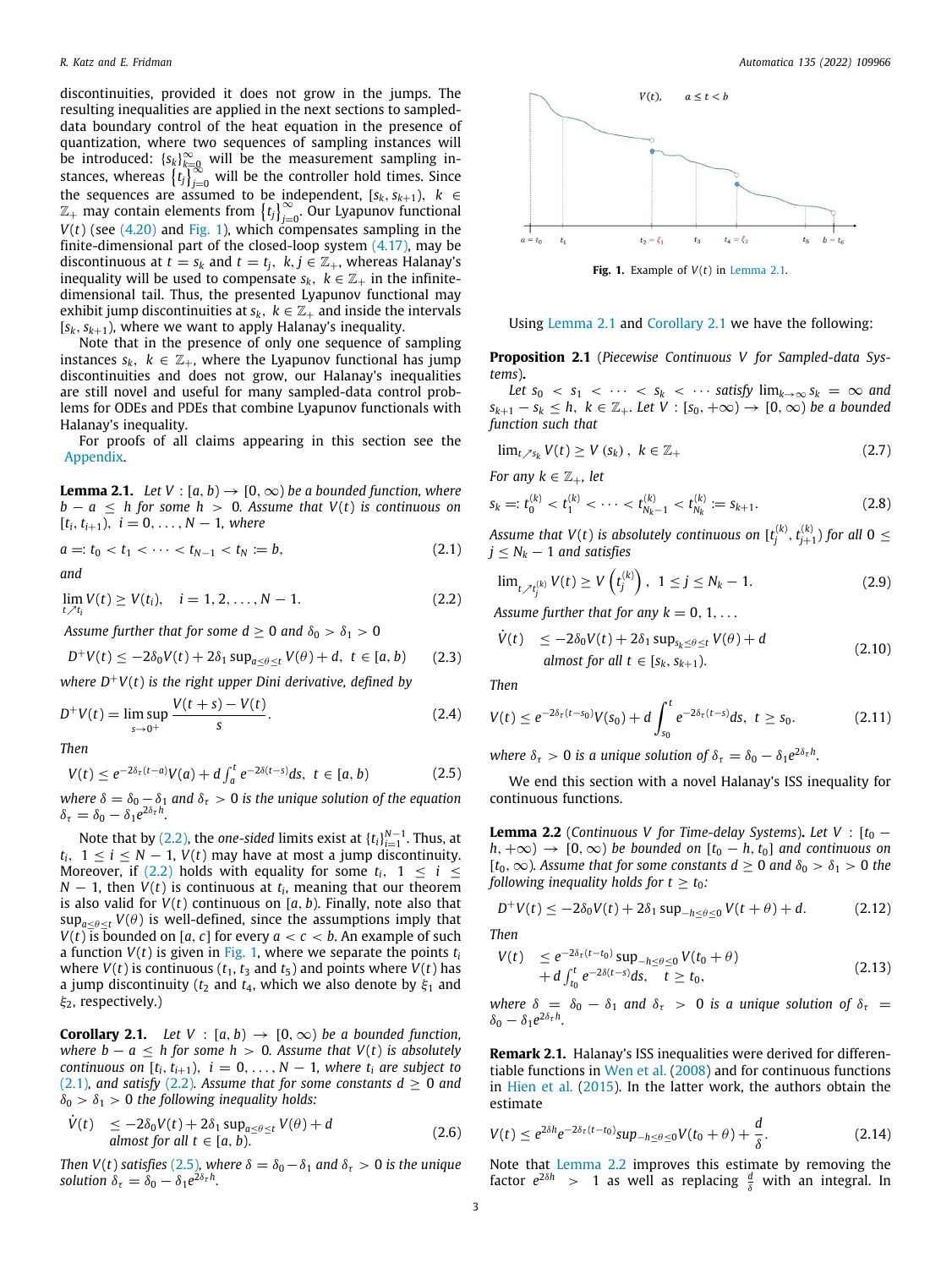[Lemma](#page-2-4) [2.1](#page-2-4) we improve on [Hien et al.](#page-12-17) [\(2015](#page-12-17)) by allowing jump discontinuities of  $V(t)$  in the subintervals and by replacing  $\frac{d}{\delta}$  with an integral for which summation over the subintervals leads to a finite ISS bound in [Proposition](#page-2-7) [2.1](#page-2-7).

<span id="page-3-16"></span>**Corollary 2.2** (*Absolutely Continuous V for Time-delay Systems*)**.***. Let V* :  $[t_0 - h, \infty) \rightarrow [0, \infty)$  *be continuous on*  $[t_0 - h, \infty)$  *and absolutely continuous on*  $[t_0, \infty)$ *. Assume that for some constants*  $d > 0$  *and*  $\delta_0 > \delta_1 > 0$  *the following inequality holds:* 

$$
\dot{V}(t) \le -2\delta_0 V(t) + 2\delta_1 \sup_{-h \le \theta \le 0} V(t + \theta) + d
$$
\n
$$
\text{almost for all } t \ge t_0. \tag{2.15}
$$

*Then V*(*t*) *satisfies* ([2.13](#page-2-8))*, where*  $\delta = \delta_0 - \delta_1$  *and*  $\delta_{\tau} > 0$  *is the unique solution of*  $\delta_{\tau} = \delta_0 - \delta_1 e^{2\delta_{\tau} h}$ *.* 

**Remark 2.2.** Recently, instead of Halanay's inequality, a smallgain analysis was used in [Ahmed-Ali, Karafyllis, and Giri](#page-12-21) [\(2021\)](#page-12-21) for ODE-hyperbolic PDE systems, instead of Halanay's inequality. Comparison between the small-gain approach and Halanay's inequality in the control problem presented in Sections [4](#page-5-0) and [5](#page-9-0) is interesting and may be a topic for future research.

#### **3. Continuous-time control of a heat equation**

<span id="page-3-0"></span>In this section we consider continuous-time stabilization of the linear 1D heat equation

$$
z_t(x, t) = z_{xx}(x, t) + az(x, t), t \ge 0
$$
\n(3.1)

where  $x \in [0, 1]$ ,  $z(x, t) \in \mathbb{R}$  and  $a \in \mathbb{R}$  is the reaction coefficient. We consider Dirichlet actuation given by

$$
z_x(0, t) = 0, \quad z(1, t) = u(t) \tag{3.2}
$$

where *u*(*t*) is a control input to be designed, and point measurement given by

$$
y(t) = z(x_*, t), \quad x_* \in [0, 1). \tag{3.3}
$$

Note that  $x_* = 0$  corresponds to boundary measurement.

**Remark 3.1.** For simplicity, in the present paper we consider a reaction–diffusion PDE with constant diffusion and reaction coefficients. As in [Katz and Fridman](#page-12-4) ([2020a](#page-12-4)), our results can be easily extended to the more general reaction–diffusion PDE

$$
z_t = \partial_x (p(x)z_x(x, t)) + q(x)z(x, t), \quad x \in [0, 1], \ t \ge 0,
$$

where  $p(x)$  and  $q(x)$  are sufficiently smooth on (0, 1).

Following [Curtain and Zwart](#page-12-22) [\(1995](#page-12-22)), [Karafyllis](#page-12-23) [\(2021\)](#page-12-23), [Katz](#page-12-5) [and Fridman](#page-12-5) ([2021b\)](#page-12-5) and [Prieur and Trélat](#page-13-14) ([2018\)](#page-13-14), we introduce the change of variables

$$
w(x, t) = z(x, t) - u(t)
$$
\n(3.4)

to obtain the following equivalent ODE–PDE system

$$
\dot{u}(t) = v(t), \n w_t(x, t) = w_{xx}(x, t) + aw(x, t) + au(t) - v(t), \quad t \ge 0
$$
\n(3.5)

with boundary conditions

$$
w_x(0, t) = 0, \quad w(1, t) = 0 \tag{3.6}
$$

and measurement

$$
y(t) = w(x_*, t) + u(t).
$$
 (3.7)

Henceforth we treat  $u(t)$  as an additional state variable and  $v(t)$  as the control input. Given  $v(t)$ ,  $u(t)$  can be computed by integrating  $\dot{u}(t) = v(t)$ , where we choose  $u(0) = 0$ . This choice implies  $z(\cdot, 0) = w(\cdot, 0)$ . Dynamic extension allows to obtain [\(3.5\)](#page-3-1) with

the state  $[u(t), w(\cdot, t)]^T$  and control input  $v(t)$ , where now the control operator is bounded and the observation operator [\(3.7\)](#page-3-2) is still unbounded. This approach, where  $u(t)$  is obtained from  $v(t)$ by direct integration poses no problems due to the fact that the corresponding state *u*(*t*) is included in the stability analysis.

<span id="page-3-9"></span>We present the solution to  $(3.5)$  $(3.5)$  $(3.5)$  as

$$
w(x, t) = \sum_{n=1}^{\infty} w_n(t) \phi_n(x), \ w_n(t) = \langle w(\cdot, t), \phi_n \rangle, \qquad (3.8)
$$

with  $\{\phi_n\}_{n=1}^{\infty}$  defined in ([1.4](#page-1-1)). By differentiating under the integral sign, integrating by parts and using  $(1.2)$  $(1.2)$  $(1.2)$  and  $(1.3)$  we obtain

<span id="page-3-5"></span>
$$
\dot{w}_n(t) = (-\lambda_n + a)w_n(t) + ab_n u(t) - b_n v(t), \quad t \ge 0
$$
  
\n
$$
b_n = (-1)^{n+1} \sqrt{\frac{2}{\lambda_n}}, \quad w_n(0) = \langle w(\cdot, 0), \phi_n \rangle, \quad n \ge 1.
$$
\n(3.9)

In particular, note that

<span id="page-3-15"></span>
$$
b_n \neq 0, \quad n \geq 1. \tag{3.10}
$$

**Remark 3.2.** Without dynamic extension, modal decomposition of ([3.1](#page-3-3)) with boundary conditions [\(3.2\)](#page-3-4) results in ODEs similar to [\(3.9\)](#page-3-5) without  $v(t)$  and  $|b_n| \approx \lambda_n^{\frac{1}{2}}$ . The growth of  $\{b_n\}_{n=1}^{\infty}$ poses a problem in compensating cross terms which arise in the Lyapunov stability analysis (see ([3.36](#page-5-1))). The use of dynamic extension leads to  ${b_n}_{n=1}^{\infty} \in l^2(\mathbb{N})$ .

<span id="page-3-11"></span>Let  $\delta > 0$  be a desired decay rate and let  $N_0 \in \mathbb{N}$  satisfy

<span id="page-3-3"></span>
$$
-\lambda_n + a < -\delta, \quad n > N_0. \tag{3.11}
$$

<span id="page-3-4"></span>Let  $N \in \mathbb{N}$ ,  $N_0 \leq N$ .  $N_0$  will define the dimension of the controller and *N* will define the dimension of the observer.

<span id="page-3-7"></span>We construct a finite-dimensional observer of the form

$$
\hat{w}(x,t) := \sum_{n=1}^{N} \hat{w}_n(t)\phi_n(x),
$$
\n(3.12)

where  $\hat{w}_n(t)$  satisfy the ODEs for  $t \geq 0$ :

<span id="page-3-8"></span>
$$
\dot{\hat{w}}_n(t) = (-\lambda_n + a)\hat{w}_n(t) + ab_n u(t) - b_n v(t) \n- l_n \left[ \hat{w}(x_*, t) + u(t) - y(t) \right], \quad n \ge 1,
$$
\n
$$
\hat{w}_n(0) = 0, \quad 1 \le n \le N.
$$
\n(3.13)

with  $y(t)$  in [\(3.7\)](#page-3-2) and scalar observer gains  $\{l_n\}_{n=1}^N$ . Let

$$
A_0 = \text{diag}\left\{-\lambda_1 + a, \dots, -\lambda_{N_0} + a\right\},
$$
  
\n
$$
B_0 = \begin{bmatrix} b_1, \dots, b_{N_0} \end{bmatrix}^T, L_0 = \begin{bmatrix} l_1, \dots, l_{N_0} \end{bmatrix}^T, c_n = \phi_n(x_*)
$$
  
\n
$$
C_0 = \begin{bmatrix} c_1, \dots, c_{N_0} \end{bmatrix}, \tilde{B}_0 = \begin{bmatrix} 1, -b_1, \dots, -b_{N_0} \end{bmatrix}^T,
$$
  
\n
$$
\tilde{A}_0 = \begin{bmatrix} 0 & 0 \\ aB_0 & A_0 \end{bmatrix} \in \mathbb{R}^{(N_0 + 1) \times (N_0 + 1)}.
$$
\n(3.14)

<span id="page-3-14"></span><span id="page-3-6"></span>**Assumption 1.** The point  $x_* \in [0, 1)$  satisfies

<span id="page-3-1"></span>
$$
c_n = \phi_n(x_*) \neq 0, \quad 1 \le n \le N_0. \tag{3.15}
$$

<span id="page-3-10"></span>Note that this assumption is satisfied in the case  $x_* = 0$  of boundary measurement. Under [Assumption](#page-3-6) [1](#page-3-6), the pair  $(A_0, C_0)$  is observable by the Hautus lemma. Let  $L_0 = \begin{bmatrix} l_1, \ldots, l_{N_0} \end{bmatrix}^T \in \mathbb{R}^{N_0}$ satisfy the Lyapunov inequality

<span id="page-3-12"></span><span id="page-3-2"></span>
$$
P_{o}(A_0 - L_0 C_0) + (A_0 - L_0 C_0)^T P_o < -2\delta P_o,
$$
\n(3.16)

with  $0 < P_0 \in \mathbb{R}^{N_0 \times N_0}$ . We choose  $l_n = 0$ ,  $n > N_0$ .

Since  $b_n \neq 0$ ,  $n \geq 1$  the Hautus lemma implies that  $(\tilde{A}_0, \tilde{B}_0)$ is controllable. Let  $K_0 \in \mathbb{R}^{1 \times (N_0 + 1)}$  satisfy

<span id="page-3-13"></span>
$$
P_{\rm c}(\tilde{A}_0 - \tilde{B}_0 K_0) + (\tilde{A}_0 - \tilde{B}_0 K_0)^T P_{\rm c} < -2\delta P_{\rm c},\tag{3.17}
$$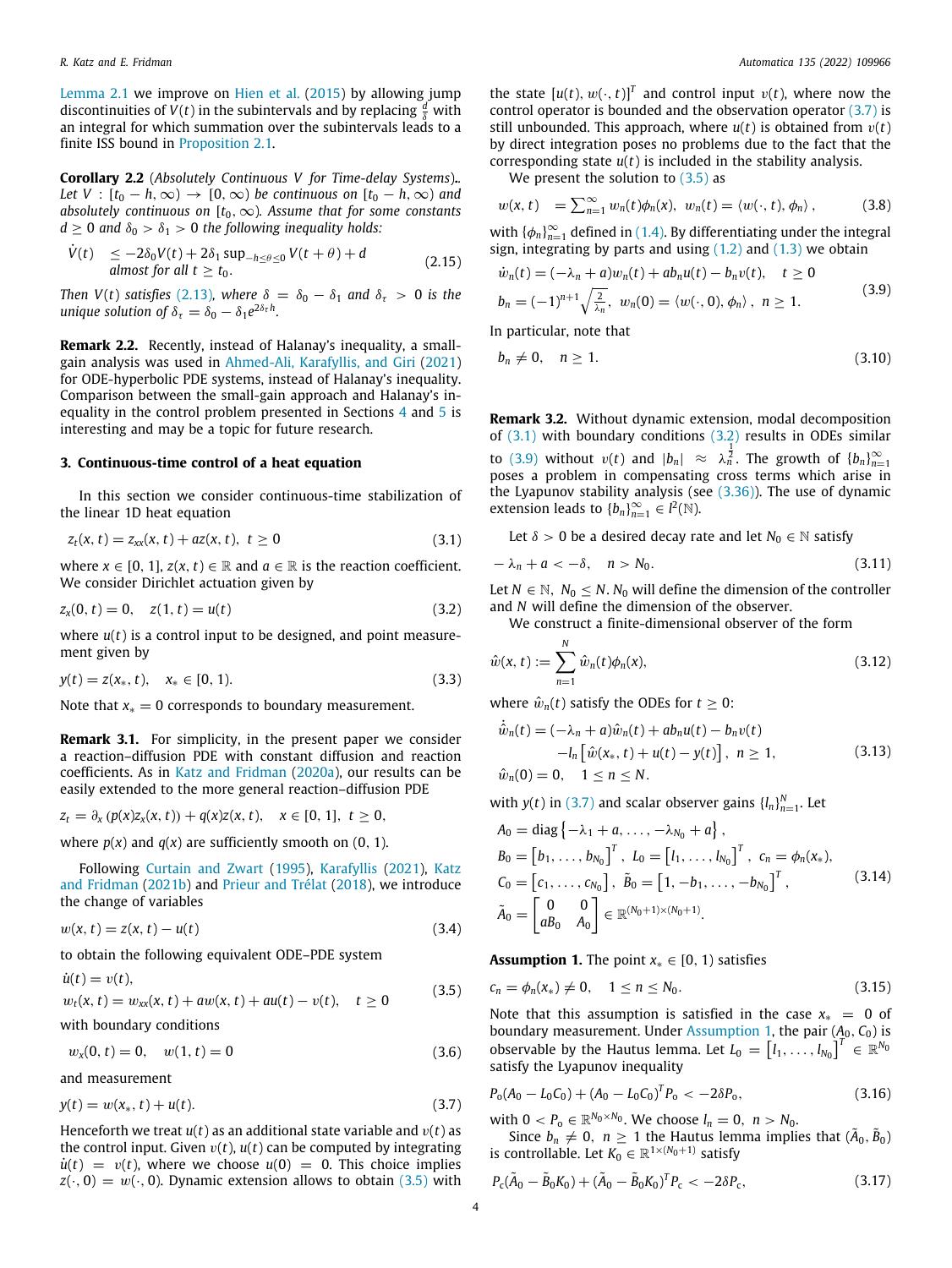*R. Katz and E. Fridman Automatica 135 (2022) 109966*

with  $0 < P_c \in \mathbb{R}^{(N_0+1)\times(N_0+1)}$ . We propose a  $(N_0+1)$ -dimensional controller of the form

$$
v(t) = -K_0 \hat{w}^{N_0}(t),
$$
  
\n
$$
\hat{w}^{N_0}(t) = [u(t), \hat{w}_1(t), \dots, \hat{w}_{N_0}(t)]^T
$$
\n(3.18)

which is based on the *N*-dimensional observer [\(3.12\)](#page-3-7).

## *3.1. Well-posedness of* ([3.5](#page-3-1))

For well-posedness of the closed-loop system ([3.5](#page-3-1)) and [\(3.13\)](#page-3-8) subject to the control input [\(3.18](#page-4-0)) we consider

$$
\mathcal{A}_1: \mathcal{D}(\mathcal{A}_1) \subseteq L^2(0, 1) \to L^2(0, 1), \quad \mathcal{A}_1 w = -w_{xx}, \n\mathcal{D}(\mathcal{A}_1) = \{w \in H^2(0, 1)|w'(0) = w(1) = 0\}.
$$
\n(3.19)

Since  $A_1$  is positive, it has a unique positive square root with domain

$$
\mathcal{D}\left(\mathcal{A}_1^{\frac{1}{2}}\right) \stackrel{(1.5)}{=} \{w \in H^1(0, 1); w(1) = 0\}.
$$
 (3.20)

Let  $\mathcal{H} = L^2(0, 1) \times \mathbb{R}^{N+1}$  be a Hilbert space with the norm  $\lVert \cdot \rVert_{\mathcal{H}} = \sqrt{\lVert \cdot \rVert + \lvert \cdot \rvert}$ . Defining the state  $\xi(t)$  as

$$
\xi(t) = \text{col}\left\{w(\cdot, t), \hat{w}^N(t)\right\},
$$
  

$$
\hat{w}^N(t) = \text{col}\left\{u(t), \hat{w}_1(t), \dots, \hat{w}_N(t)\right\}
$$

by arguments of [Katz and Fridman](#page-12-4) ([2020a](#page-12-4)), it can be shown that the closed-loop system  $(3.5)$  $(3.5)$  $(3.5)$  and  $(3.13)$  with control input  $(3.18)$ and initial condition  $w(\cdot, 0) \in \mathcal{D} \left( A_1^{\frac{1}{2}} \right)$ ) has a unique classical solution

$$
\xi \in C([0,\infty);\mathcal{H}) \cap C^1((0,\infty);\mathcal{H})
$$
\n(3.21)

such that

$$
\xi(t) \in \mathcal{D}\left(\mathcal{A}_1\right) \times \mathbb{R}^{N+1}, \quad t > 0. \tag{3.22}
$$

# *3.2. H*<sup>1</sup> *-Stability of* [\(3.5\)](#page-3-1)

Let  $e_n(t)$  be the estimation error defined by

$$
e_n(t) = w_n(t) - \hat{w}_n(t), \ \ 1 \le n \le N. \tag{3.23}
$$

By using  $(3.7)$  $(3.7)$  $(3.7)$ ,  $(3.8)$  $(3.8)$  $(3.8)$  and  $(3.12)$ , the last term on the right-hand side of  $(3.13)$  $(3.13)$  can be written as

$$
\hat{w}(x_*,t) + u(t) - y(t) = -\sum_{n=1}^{N} c_n e_n(t) - \zeta(t), \qquad (3.24)
$$

where

$$
\zeta(t) = w(x_*, t) - \sum_{n=1}^{N} w_n(t) \phi_n(x_*)
$$
  
\n
$$
\stackrel{(1.3),(3.6)}{=} - \int_{x_*}^1 \left[ w_x(x, t) - \sum_{n=1}^{N} w_n(t) \phi_n'(x) \right] dx.
$$
\n(3.25)

Then the error equations have the form

$$
\dot{e}_n(t) = (-\lambda_n + a)e_n(t)
$$
  
-
$$
-l_n\left(\sum_{n=1}^N c_ne_n(t) + \zeta(t)\right), \quad t \ge 0.
$$
 (3.26)

Note that  $\zeta(t)$  satisfies the following estimate:

$$
\zeta^{2}(t) \stackrel{\text{(3.25)}}{\leq} \left\| w_{x}(\cdot,t) - \sum_{n=1}^{N} w_{n}(t) \phi'_{n}(\cdot) \right\|^{2}
$$
\n(3.27)\n
$$
\stackrel{\text{(1.5)}}{=} \sum_{n=N+1}^{\infty} \lambda_{n} w_{n}^{2}(t).
$$

Next, following [Katz, Basre et al.](#page-12-18) [\(2021](#page-12-18)), we formulate the *reduced-order* closed-loop system. Let

<span id="page-4-0"></span>
$$
e^{N_0}(t) = [e_1(t), ..., e_{N_0}(t)], B_1 = [b_{N_0+1}, ..., b_N]^T,
$$
  
\n
$$
e^{N-N_0}(t) = [e_{N_0+1}(t), ..., e_N(t)]^T, C_1 = [c_{N_0+1}, ..., c_N],
$$
  
\n
$$
\hat{w}^{N-N_0}(t) = [\hat{w}_{N_0+1}(t), ..., \hat{w}_N(t)]^T, \tilde{L}_0 = \text{col}\{0_{1\times 1}, L_0\},
$$
  
\n
$$
X_0(t) = \text{col}\{\hat{w}^{N_0}(t), e^{N_0}(t)\}, \mathcal{L} = \text{col}\{\tilde{L}_0, -L_0\},
$$
  
\n
$$
K_a = K_0 + [a, 0], \tilde{K}_a = [K_a, 0] \in \mathbb{R}^{1 \times (2N_0+1)},
$$
  
\n
$$
F_0 = \begin{bmatrix} \tilde{A}_0 - \tilde{B}_0 K_0 & \tilde{L}_0 C_0 \\ 0 & A_0 - L_0 C_0 \end{bmatrix}.
$$
  
\n(3.28)

From [\(3.9\)](#page-3-5), [\(3.13](#page-3-8)), ([3.18](#page-4-0)) and [\(3.28\)](#page-4-2) we observe that  $e^{N-N_0}(t)$ satisfies

<span id="page-4-13"></span><span id="page-4-2"></span>
$$
\dot{e}^{N-N_0}(t) = A_1 e^{N-N_0}(t), \n A_1 = diag\{-\lambda_{N_0+1} + a, \dots, -\lambda_N + a\}
$$
\n(3.29)

and is exponentially decaying, whereas the reduced-order closedloop system

<span id="page-4-5"></span>
$$
\dot{X}_0(t) = F_0 X_0(t) + \mathcal{L}C_1 e^{N - N_0}(t) + \mathcal{L}\zeta(t),
$$
  
\n
$$
\dot{w}_n(t) = (-\lambda_n + a) w_n(t) + b_n \tilde{K}_a X_0(t), \quad n > N.
$$
\n(3.30)

with  $\zeta(t)$  satisfying [\(3.27](#page-4-3)) does not depend on  $\hat{w}^{N-N_0}(t)$ . Moreover,  $\hat{w}^{N-N_0}(t)$  satisfies

<span id="page-4-4"></span>
$$
\dot{\hat{w}}^{N-N_0}(t) = A_1 \hat{w}^{N-N_0}(t) + B_1 \tilde{K}_a X_0(t).
$$
\n(3.31)

<span id="page-4-10"></span>and is exponentially decaying with a decay rate  $\delta$ , provided  $X_0(t)$ is exponentially decaying with a slightly larger decay rate  $\delta + \epsilon$ . The latter is guaranteed since the LMI  $(3.41)$  $(3.41)$  is satisfied with strict inequality, and thus with  $\delta$  substituted by  $\delta + \epsilon$ . In this case,  $X<sub>0</sub>(t)$  can be thought of as an exponentially decaying disturbance in [\(3.31](#page-4-4)) and using the variation of constants formula, the result follows. Hence, for stability of  $(3.1)$  under the control law  $(3.18)$ it is enough to show stability of the reduced-order system [\(3.30\)](#page-4-5). Note that ([3.30](#page-4-5)) can be considered as a singularly perturbed system with slow state  $X_0(t)$  and fast infinite state  $w_n(t)$ ,  $n >$ *N*. For  $H^1$ -stability analysis of the closed-loop system  $(3.30)$  we define the Lyapunov function

<span id="page-4-11"></span><span id="page-4-9"></span>
$$
V(t) = V_0(t) + p_e \left| e^{N - N_0(t)} \right|^2,
$$
  
\n
$$
V_0(t) = |X_0(t)|_{P_0}^2 + \sum_{n=N+1}^{\infty} \lambda_n w_n^2(t),
$$
\n(3.32)

<span id="page-4-12"></span>where  $0 \, < \, p_e$  and  $0 \, < \, P_0 \, \in \, \mathbb{R}^{(2N_0+1)\times(2N_0+1)}$ .  $V_0(t)$  is chosen to compensate  $ζ(t)$  using ([3.27](#page-4-3)). Differentiating  $V_0(t)$  along the solution to [\(3.30](#page-4-5)) gives

<span id="page-4-1"></span>
$$
\dot{V}_0 + 2\delta V_0 = X_0^T(t) \left[ P_0 F_0 + F_0^T P_0 + 2\delta P_0 \right] X_0(t) \n+ 2X_0^T(t) P_0 \mathcal{L} \zeta(t) + 2X_0^T(t) P_0 \mathcal{L} C_1 e^{N - N_0}(t) \n+ 2 \sum_{n=N+1}^{\infty} (-\lambda_n + a + \delta) \lambda_n w_n^2(t) \n+ 2 \sum_{n=N+1}^{\infty} \lambda_n w_n(t) b_n \tilde{K}_a X_0(t), \quad t \ge 0.
$$
\n(3.33)

Differentiating  $p_e \left| e^{N-N_0}(t) \right|^2$  along ([3.30](#page-4-5)) we have

<span id="page-4-8"></span>
$$
\frac{d}{dt} p_e \left| e^{N - N_0}(t) \right|^2 + 2 \delta p_e \left| e^{N - N_0}(t) \right|^2
$$
\n
$$
= 2 p_e \left( e^{N - N_0}(t) \right)^T (A_1 + \delta I) e^{N - N_0}(t)
$$
\n(3.34)

<span id="page-4-3"></span>Using the estimate

<span id="page-4-6"></span>
$$
\sum_{n=N+1}^{\infty} \lambda_n^{-1} \le \pi^{-2} \int_N^{\infty} \frac{dx}{(x-0.5)^2} = \frac{1}{(N-0.5)\pi^2},
$$
\n(3.35)

<span id="page-4-7"></span>*V*˙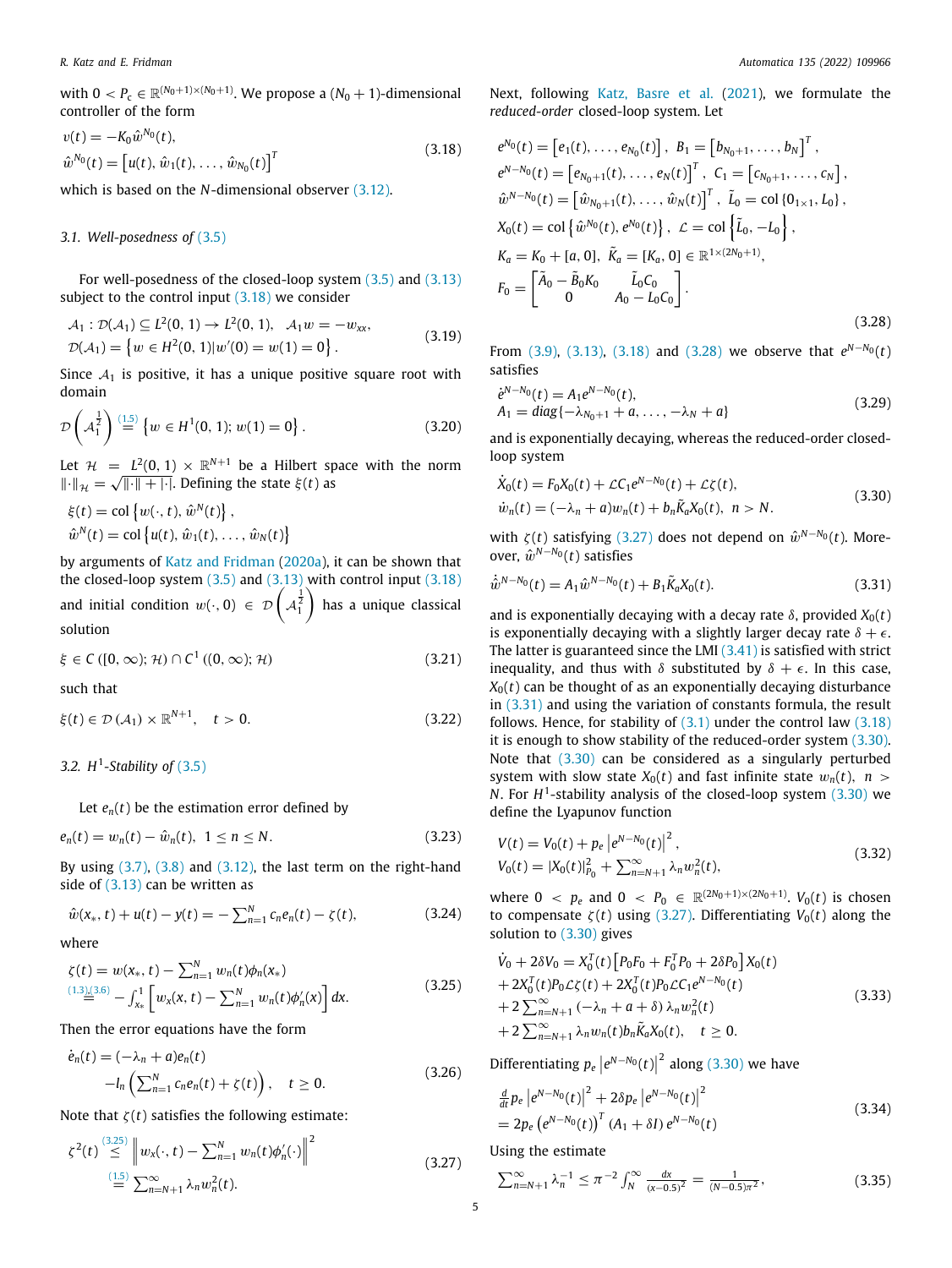the Young inequality and 
$$
|b_n| = \sqrt{\frac{2}{\lambda_n}}
$$
 we have  
\n
$$
2 \sum_{n=N+1}^{\infty} \lambda_n w_n(t) b_n \tilde{K}_a X_0(t)
$$
\n
$$
\leq 2 \sum_{n=N+1}^{\infty} |\lambda_n| w_n(t) || \left[ \sqrt{2} \lambda_n^{-\frac{1}{2}} \left| \tilde{K}_a X_0(t) \right| \right]
$$
\n
$$
\leq \frac{(3.35)}{\alpha_0} \sum_{n=N+1}^{\infty} \lambda_n^2 w_n^2(t) + \frac{2\alpha_0}{(N-0.5)\pi^2} \left| \tilde{K}_a X_0(t) \right|^2
$$
\n(3.36)

where  $\alpha_0 > 0$ . From monotonicity of  $\lambda_n$  we have

$$
2 \sum_{n=N+1}^{\infty} \left( -\lambda_n^2 + (a + \delta)\lambda_n \right) w_n^2(t) + 2 \sum_{n=N+1}^{\infty} \lambda_n w_n(t) b_n \tilde{K}_a X_0(t) \n\stackrel{(3.36)}{\leq} 2 \sum_{n=N+1}^{\infty} \left( -\lambda_n^2 + \frac{1}{2\alpha_0} \lambda_n^2 + (a + \delta)\lambda_n \right) w_n^2(t) + \frac{2\alpha_0}{(N-0.5)\pi^2} \left| \tilde{K}_a X_0(t) \right|^2 \leq \frac{2\alpha_0}{(N-0.5)\pi^2} \left| \tilde{K}_a X_0(t) \right|^2 - 2 \left( \lambda_{N+1} - a - \delta - \frac{1}{2\alpha_0} \lambda_{N+1} \right) \sum_{n=N+1}^{\infty} \lambda_n w_n^2(t) \n\stackrel{(3.27)}{\leq} \frac{2\alpha_0}{(N-0.5)\pi^2} \left| \tilde{K}_a X_0(t) \right|^2 - 2 \left( \lambda_{N+1} - a - \delta - \frac{1}{2\alpha_0} \lambda_{N+1} \right) \zeta^2(t).
$$

 $\text{provided } \lambda_{N+1} - a - \delta - \frac{1}{2\alpha_0} \lambda_{N+1} > 0.$  Let  $η(t) = \text{col } \{X_0(t), \zeta(t),\}$ *e*<sup>*N*−*N*<sub>0</sub></sup>(*t*). From [\(3.33\)](#page-4-7), [\(3.34\)](#page-4-8) and ([3.37](#page-5-3)) we obtain

$$
\dot{V} + 2\delta V \le \eta^{T}(t)\Psi^{(1)}\eta(t) \le 0, \quad t \ge 0
$$
\n(3.38)

$$
\Psi^{(1)} = \begin{bmatrix} \Phi^{(1)} & \text{col}\{P_0 \mathcal{L} C_1, 0\} \\ * & 2p_e(A_1 + \delta I) \end{bmatrix} < 0,
$$
\n(3.39)

where

$$
\Phi^{(1)} = \begin{bmatrix} \phi & P_0 \mathcal{L} \\ * & -2 \left( \lambda_{N+1} - a - \delta - \frac{1}{2\alpha_0} \lambda_{N+1} \right) \end{bmatrix},
$$
\n
$$
\phi = P_0 F_0 + F_0^T P_0 + 2\delta P_0 + \frac{2\alpha_0}{(N-0.5)\pi^2} \tilde{K}_a^T \tilde{K}_a.
$$
\n(3.40)

By Schur complement  $\Phi^{(1)}$  < 0 holds iff

$$
\begin{bmatrix}\n\phi & P_0 \mathcal{L} & 0 \\
* & -2(\lambda_{N+1} - a - \delta) & 1 \\
* & * & -\alpha_0 \lambda_{N+1}^{-1}\n\end{bmatrix} < 0.
$$
\n(3.41)

Note that the LMI [\(3.41\)](#page-5-2) has *N*-dependent coefficients whereas its dimension depends only on  $N_0$ . Therefore the LMI  $(3.41)$  $(3.41)$  $(3.41)$  is of reduced-order. Summarizing, we arrive at:

**Proposition 3.1.** *Consider* ([3.5](#page-3-1)) *with boundary conditions* [\(3.6\)](#page-3-10)*, boundary measurement* ([3.7](#page-3-2)), control law ([3.18\)](#page-4-0) and  $w(\cdot, 0) \in$  $\mathcal{D}( \mathcal{A}_1^{\frac{1}{2}} )$ . Let  $\delta \, > \, 0$  be a desired decay rate,  $N_0 \, \in \, \mathbb{N}$  satisfy  $(3.11)$ *and*  $N \in \mathbb{N}$  *satisfy*  $N_0 \le N$ . Let  $L_0$  *and*  $K_0$  *be obtained using* [\(3.16\)](#page-3-12) and [\(3.17\)](#page-3-13)*, respectively. Let there exist*  $0 \, < P_0 \, \in \, \mathbb{R}^{(2N_0+1)\times(2N_0+1)}$ *and a scalar*  $\alpha_0 > 0$  *which satisfy the reduced-order LMI* [\(3.41\)](#page-5-2) *with* φ *given in* [\(3.40\)](#page-5-4)*. Then the solutions* w(*x*, *t*) *and u*(*t*) *to* ([3.5\)](#page-3-1) *under the control law* ([3.18](#page-4-0)), [\(3.13\)](#page-3-8) and the corresponding observer  $\hat{w}(x, t)$ *defined by* ([3.12](#page-3-7)) *satisfy*

$$
||w(\cdot, t)||_{H^1} + ||\hat{w}(\cdot, t)||_{H^1} + |u(t)| \le Me^{-\delta t} ||w(\cdot, 0)||_{H^1}
$$
 (3.42)

*for some constant M* > 0*. Moreover,* [\(3.41\)](#page-5-2) *is always feasible for large enough N and feasibility for N implies feasibility for*  $N + 1$ *.* 

**Proof.** Taking into account ([3.11](#page-3-11)) and applying Schur complement to  $\varPsi^{(1)}$  given in ([3.39](#page-5-5)), we find that  $\varPsi^{(1)} < 0$  iff

$$
\Phi^{(1)} + \frac{1}{2p_e} \text{col} \{ P_0 \mathcal{L} C_1, 0 \} \, (A_1 + \delta I) \, [C_1^T \mathcal{L}^T P_0, 0] < 0.
$$

By taking  $p_e \to \infty$  we find that [\(3.41\)](#page-5-2) implies  $\Psi^{(1)} < 0$ . Taking  $P_0F_0 + F_0^T P_0 + 2\delta P_0 = -I$ ,  $\alpha_0 = 1$  and  $N \rightarrow \infty$ , we have that ([3.41](#page-5-2)) is feasible for large enough *N*. Finally, by ([3.40](#page-5-4)) feasibility for *N* implies feasibility for  $N + 1$ .

The comparison principle,  $\Psi^{(1)} < 0$  and ([3.38](#page-5-6)) imply

<span id="page-5-1"></span>
$$
V(t) < e^{-2\delta t} V(0), \quad t > 0, \quad V(0) > 0. \tag{3.43}
$$

Since  $u(0) = 0$ , for some  $M_0 > 0$  we have

<span id="page-5-8"></span>
$$
V(0) \stackrel{(1.5)}{\leq} M_0 \|w(\cdot, 0)\|_{H^1}^2. \tag{3.44}
$$

From monotonicity of  $\{\lambda_n\}_{n=1}^{\infty}$  and ([3.32](#page-4-9)) we have

<span id="page-5-9"></span>
$$
V(t) \geq \lambda_{min}(P_0) |X_0(t)|^2 + p_e |e^{N - N_0(t)}|^2
$$
  
+ 
$$
\sum_{n=N+1}^{\infty} \lambda_n w_n^2(t) \geq M_1 \left[ |e^{N - N_0}(t)|^2 + |e^{N_0}(t)|^2 + |\hat{e}^{N_0}(t)|^2 + |\hat{w}^{N_0}(t)|^2 + \sum_{n=N+1}^{\infty} \lambda_n w_n^2(t) \right]
$$
(3.45)

<span id="page-5-3"></span>for some constant  $M_1 > 0$ . Since  $\hat{w}^{N-N_0}$  is exponentially decaying with decay rate less than  $\delta$  provided  $X_0(t)$  is exponentially decaying with a slightly larger decay rate, ([3.42](#page-5-7)) follows from [Lemma](#page-1-5) [1.2](#page-1-5), ([3.44](#page-5-8)), [\(3.45](#page-5-9)) and the presentation

$$
w(\cdot,t)-\hat{w}(\cdot,t)=\sum_{n=1}^N e_n(t)\phi_n(\cdot)+\sum_{n=N+1}^\infty w_n(t)\phi_n(\cdot). \quad \Box
$$

<span id="page-5-6"></span>**Corollary 3.1.** *Under the conditions of [Proposition](#page-5-10)* [3.1](#page-5-10)*, the following holds for*  $z(x, t)$ *, satisfying* ([3.4](#page-3-14))*:* 

<span id="page-5-12"></span><span id="page-5-5"></span>
$$
||z(\cdot,t)||_{H^1} + ||z(\cdot,t) - \hat{w}(\cdot,t)||_{H^1} \le Me^{-\delta t} ||z(\cdot,0)||_{H^1}
$$
 (3.46)

*for some constant*  $M > 0$ *.* 

<span id="page-5-4"></span>**Proof.** From [\(3.4\)](#page-3-14) we have

<span id="page-5-11"></span>
$$
||z(\cdot, t)||_{H^1} \le ||w(\cdot, t)||_{H^1} + |u(t)|,
$$
  
\n
$$
||z(\cdot, t) - \hat{w}(\cdot, t)||_{H^1} \le ||w(\cdot, t) - \hat{w}(\cdot, t)||_{H^1}
$$
  
\n
$$
+ |u(t)|.
$$
\n(3.47)

From  $u(0) = 0$ , [\(3.42\)](#page-5-7) and [\(3.47\)](#page-5-11), we obtain ([3.46](#page-5-12)).  $\square$ 

<span id="page-5-2"></span>**Remark 3.3.** Differently from our preliminary result [\(Katz & Frid](#page-12-20)[man,](#page-12-20) [2021c](#page-12-20)), where Young's inequality in [\(3.36](#page-5-1)) was employed with fractional powers of  $\lambda_n$ , here the fractional powers are not needed. This is due to the reduced-order LMI formulation, which greatly simplifies the proof of feasibility guarantees.

## <span id="page-5-10"></span>**4. Sampled-data control: Dirichlet actuation**

<span id="page-5-0"></span>Consider now sampled-data control of the 1D linear heat equation [\(3.1\)](#page-3-3) under Dirichlet actuation ([3.2](#page-3-4)). We introduce two sequences of sampling instances. For the first sequence, let  $0 =$  $s_0 < \cdots < s_k < \dots$ ,  $\lim_{k \to \infty} s_k = \infty$  be the measurement sampling instances. The sampling is variable and subject to *sk*+1−  $s_k \leq \tau_{M,y}$  for all  $k \in \mathbb{Z}_+$  and some constants  $\tau_{M,y} > 0$ . We consider quantized discrete-time in-domain point measurement

<span id="page-5-14"></span><span id="page-5-7"></span>
$$
y(t) = q [z(x_*, s_k)], \; x_* \in [0, 1), \; t \in [s_k, s_{k+1}). \tag{4.1}
$$

Here,  $q : \mathbb{R} \to \mathbb{R}$  is a quantizer which satisfies

<span id="page-5-13"></span>
$$
|q[r] - r| \le \Delta, \quad \text{for all } r \in \mathbb{R} \tag{4.2}
$$

where  $\Delta > 0$  is the quantization error bound [\(Ishii & Francis,](#page-12-24) [2003\)](#page-12-24).

**Remark 4.1.** In this paper we do not consider constraints on the range of quantizer as defined in [Liberzon](#page-13-15) ([2003\)](#page-13-15): there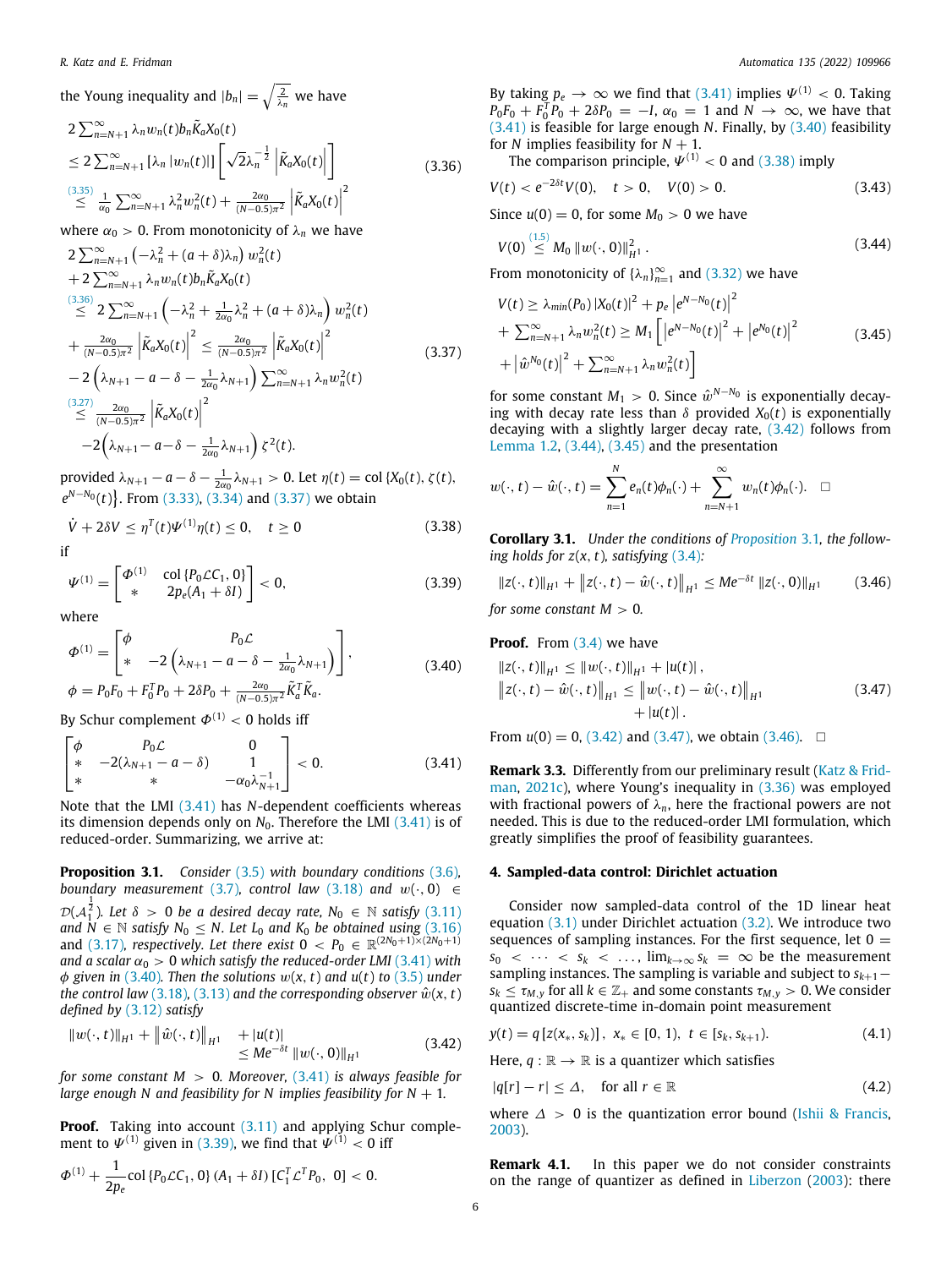

**Fig. 2.** Sampled-data control of a heat equation.

<span id="page-6-0"></span>exists  $M_q > 0$  such that [\(4.2\)](#page-5-13) is applied only in the case  $|r| \leq$ *Mq*. Our method can be used in the future to a quantizer with bounded range. Note that since we achieve *H* 1 -ultimate boundedness,  $|z(x_*, s_k)|$  can be upper-bounded in terms of  $||z(\cdot, s_k)||_{H^1}$  by using the Sobolev inequality. However, constraints on the range of quantizer are not in the scope of the current paper.

For the second sequence, let  $0 = t_0 < \cdots < t_j < \cdots$ lim<sub>*j*→∞</sub> *t<sub>j</sub>* = ∞ be the controller hold times. We assume that the sampling is variable and satisfies  $t_{j+1} - t_j \leq \tau_{M,u}$  for all  $j \in \mathbb{Z}_+$ and some constant  $\tau_{M,u} > 0$ .

The control signal *u*(*t*) is generated by a *generalized hold* device and is of the form

$$
\dot{u}(t) = q \left[ v(t_j) \right], \quad t \in [t_j, t_{j+1}) \tag{4.3}
$$

where the values  $\left\{v(t_j)\right\}_{j=1}^{\infty}$  are to be determined. Furthermore, we choose  $u(0) = 0$ . By a generalized hold we mean the following: given  $v(t_i)$ , the control signal is computed as (see [Fig.](#page-6-0) [2\)](#page-6-0)

$$
u(t) = u(t_j) + q[v(t_j)](t - t_j), t \in [t_j, t_{j+1}), j = 0, 1, ... \qquad (4.4)
$$

The considered sampled-data control may correspond to a networked control system with two independent networks (with negligible network-induced delays): from sensor to controller with transmission instances *s<sup>k</sup>* and from controller to actuator with transmission instances *t<sup>j</sup>* . In this case, *t<sup>j</sup>* are the updating times of the generalized hold device on the actuator side.

Introducing [\(3.4\)](#page-3-14) we obtain the ODE–PDE system

$$
\dot{u}(t) = q[v(t_j)], \quad t \in [t_j, t_{j+1}),\n w_t(x, t) = w_{xx}(x, t) + aw(x, t) + au(t) - q[v(t_j)],
$$
\n(4.5)

with boundary conditions [\(3.6](#page-3-10)) and measurement

$$
y(t) = q [w(x_*, s_k) + u(s_k)], \ t \in [s_k, s_{k+1})
$$
\n(4.6)

Note that *y*(*t*) is a piecewise constant function. Recall that we treat *u*(*t*) as an additional state variable and the values  $\{v(t_j)\}_{j=1}^{\infty}$ as the control inputs to be determined. We choose  $u(0) = 0$  which results in  $w(\cdot, 0) = z(\cdot, 0)$ .

We present the solution to ([4.5](#page-6-1)) as ([3.8](#page-3-9)) with  $\{\phi_n\}_{n=1}^\infty$  defined in [\(1.4\)](#page-1-1). By differentiating under the integral sign, integrating by parts and using  $(1.2)$  and  $(1.3)$  $(1.3)$  $(1.3)$  we obtain

$$
\dot{w}_n(t) = (-\lambda_n + a)w_n(t) + ab_n u(t)
$$
  
\n
$$
-b_n q[v(t_j)], t \in [t_j, t_{j+1})
$$
\n(4.7)

with  ${b_n}_{n=1}^{\infty}$  given in [\(3.9\)](#page-3-5). In particular, [\(3.10\)](#page-3-15) holds.

Using the time-delay approach to sampled-data control [\(Frid](#page-12-25)[man,](#page-12-25) [2014\)](#page-12-25), we introduce the following representations of the measurement and input delays

$$
\tau_{y}(t) = t - s_{k}, \quad t \in [s_{k}, s_{k+1}), \quad \tau_{y}(t) \leq \tau_{M, y}, \tau_{u}(t) = t - t_{j}, \quad t \in [t_{j}, t_{j+1}), \quad \tau_{u}(t) \leq \tau_{M, u}.
$$
\n(4.8)

Henceforth the dependence of  $\tau_y(t)$ ,  $\tau_u(t)$  on *t* will be suppressed to shorten notations. Note that  $\tau_u$  will be used starting from ([4.18](#page-7-2)).

Given  $\delta > 0$ , let  $N_0 \in \mathbb{N}$  satisfy [\(3.11\)](#page-3-11) and  $N \in \mathbb{N}$ ,  $N_0 \le N$ . *N*<sup>0</sup> will define the dimension of the controller, whereas *N* will define the dimension of the observer. Define a finite-dimensional observer of the form [\(3.12\)](#page-3-7) where

<span id="page-6-2"></span>
$$
\begin{aligned}\n\dot{\hat{w}}_n(t) &= (-\lambda_n + a)\hat{w}_n(t) + ab_n u(t) - b_n q \left[ v(t_j) \right] \\
&- l_n \left[ \hat{w}(x_*, t - \tau_y) + u(t - \tau_y) - y(t) \right], \quad t \in [t_j, t_{j+1}), \quad (4.9) \\
\hat{w}_n(0) &= 0, \quad 1 \le n \le N\n\end{aligned}
$$

with  $y(t) =$  and scalar observer gains  $\{l_n\}_{n=1}^N$ .

Under [Assumption](#page-3-6) [1,](#page-3-6) let the observer and controller gains, *L*<sup>0</sup> and  $K_0$ , satisfy ([3.16\)](#page-3-12) and [\(3.17\)](#page-3-13), respectively. We choose  $l_n = 0$ for  $n > N_0$ . We propose a  $(N_0 + 1)$ -dimensional controller of the form

<span id="page-6-3"></span>
$$
\dot{u}(t) = q[v(t_j)], \quad t \in [t_j, t_{j+1}), \n v(t_j) = -K_0 \hat{w}^{N_0}(t_j)
$$
\n(4.10)

with  $\hat{w}^{N_0}(t) = [u(t), \hat{w}_1(t), \dots, \hat{w}_{N_0}(t)]^T$ . The proposed controller is found by solving  $(4.9)$  $(4.9)$  $(4.9)$  on  $[t_{j-1}, t_j]$  and choosing by continuity  $\hat{w}^{N_0}(t_j) = \lim_{t \nearrow t_j} \hat{w}^{N_0}(t).$ 

<span id="page-6-11"></span>Well-posedness of the closed-loop system  $(4.5)$  and  $(4.9)$  $(4.9)$  $(4.9)$  with control input ([4.10\)](#page-6-3) follows from arguments of [Katz and Frid](#page-12-5)[man](#page-12-5) [\(2021b](#page-12-5)), together with the step method (i.e. proving wellposedness step-by-step between consecutive sampling instances). Thus, the closed-loop system  $(4.5)$  $(4.5)$  $(4.5)$  and  $(4.9)$  $(4.9)$  $(4.9)$  with control input  $(4.10)$  $(4.10)$  $(4.10)$  and  $w(\cdot, 0) \in \mathcal{D}\left(\mathcal{A}_1^{\frac{1}{2}}\right)$ ) has a unique classical solution

$$
\xi \in C([0,\infty);\mathcal{H}) \cap C^1((0,\infty) \setminus \mathcal{J};\mathcal{H}),
$$
  

$$
\mathcal{J} = \{t_j\}_{j=1}^{\infty} \cup \{s_k\}_{k=1}^{\infty}
$$
 (4.11)

satisfying [\(3.22](#page-4-10)).

Recall the estimation error  $e_n(t)$  defined in  $(3.23)$ . By using ([3.8](#page-3-9)), [\(3.12](#page-3-7)) and arguments similar to ([3.24](#page-4-12)) the last term on the right-hand side of  $(4.9)$  can be written as

<span id="page-6-12"></span><span id="page-6-1"></span>
$$
\hat{w}(x_*, t - \tau_y) + u(t - \tau_y) - y(t) \n= -\sum_{n=1}^{N} c_n e_n (t - \tau_y) - \zeta(t - \tau_y) - \sigma_y(t)
$$
\n(4.12)

where  $\zeta(t)$ , given in [\(3.25\)](#page-4-1), satisfies ([3.27](#page-4-3)) and

<span id="page-6-10"></span><span id="page-6-9"></span>
$$
\sigma_y(t) = q \left[ w(x_*, t - \tau_y) + u(t - \tau_y) \right] \n- w(x_*, t - \tau_y) - u(t - \tau_y), \n\sigma_y^2(t) \leq \Delta^2.
$$
\n(4.13)

Then, the error equations have the form

<span id="page-6-5"></span>
$$
\dot{e}_n(t) = (-\lambda_n + a)e_n(t) - l_n \left( \sum_{n=1}^N c_n e_n(t - \tau_y) + \zeta(t - \tau_y) + \sigma_y(t) \right), \quad t \ge 0.
$$
\n(4.14)

<span id="page-6-4"></span>We formulate further the reduced-order closed-loop system. Recall the notations ([3.28](#page-4-2)) and let

<span id="page-6-6"></span>
$$
\begin{aligned} \Upsilon_{\mathbf{y}}(t) &= X_0(t - \tau_{\mathbf{y}}) - X_0(t), \ \tilde{K}_0 = \begin{bmatrix} K_0, & 0 \end{bmatrix} \in \mathbb{R}^{1 \times 2N_0 + 1}, \\ \Upsilon_{\mathbf{u}}(t) &= X_0(t_j) - X_0(t), \quad t \in [t_j, t_{j+1}), \\ \mathcal{C} &= [0, C_0] \in \mathbb{R}^{1 \times (2N_0 + 1)}, \ \mathcal{B} = \text{col}\left\{\tilde{B}_0, 0\right\} \in \mathbb{R}^{2N_0 + 1}. \end{aligned} \tag{4.15}
$$

<span id="page-6-8"></span>Using the notations  $(3.28)$  $(3.28)$  and  $(4.7)$  $(4.7)$  $(4.7)$ ,  $(4.9)$  $(4.9)$  $(4.9)$ ,  $(4.14)$ ,  $(4.15)$  $(4.15)$  $(4.15)$  we obtain that  $e^{N-N_0}(t)$  satisfies [\(3.29\)](#page-4-13), which implies

<span id="page-6-7"></span>
$$
e^{N-N_0}(t-\tau_y) = e^{-A_1\tau_y}e^{N-N_0}(t). \tag{4.16}
$$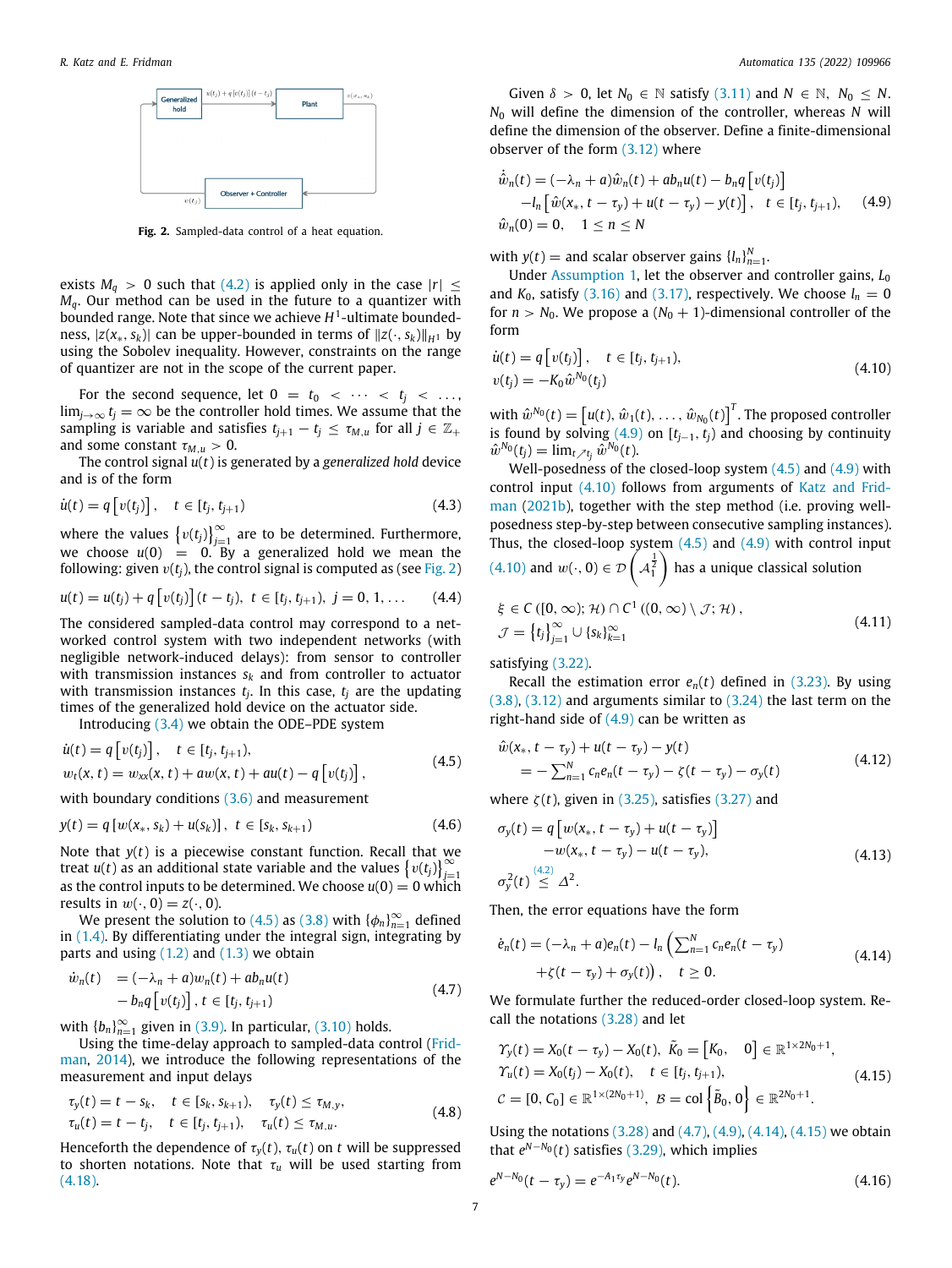Note that *e <sup>N</sup>*−*N*<sup>0</sup> (*t*) is exponentially decaying. We also have the following reduced-order closed-loop system:

$$
\dot{X}_0(t) = F_0 X_0(t) + \mathcal{L} C \Upsilon_y(t) - \mathcal{B} \tilde{K}_0 \Upsilon_u(t) + \mathcal{B} \sigma_u(t) \n+ \mathcal{L} C_1 e^{-A_1 \tau_y} e^{N - N_0}(t) + \mathcal{L} \zeta(t - \tau_y) + \mathcal{L} \sigma_y(t), \n\dot{w}_n(t) = (-\lambda_n + a) w_n(t) + b_n \left[ \tilde{K}_a X_0(t) + \tilde{K}_0 \Upsilon_u(t) \right] \n- b_n \sigma_u(t), \quad n > N, \quad t \ge 0
$$
\n(4.17)

where

$$
\sigma_u(t) = q \left[ -K_0 \hat{w}^{N_0}(t_j) \right] + K_0 \hat{w}^{N_0}(t_j), \ t \in [t_j, t_{j+1}),
$$
\n
$$
\sigma_u^2(t) \stackrel{(4.2)}{\leq} \Delta^2.
$$
\n(4.18)

Finally, from  $(4.9)$   $\hat{w}^{N-N_0}(t)$  satisfies the following ODEs:

$$
\dot{\hat{w}}^{N-N_0}(t) = A_1 \hat{w}^{N-N_0}(t) + B_1 \tilde{K}_0 X_0 (t - \tau_u) - B_1 \sigma_u(t) + a B_1 u(t), \quad t \ge 0.
$$
\n(4.19)

For  $H^1$ -ISS of the closed-loop system  $(4.17)$  we fix  $\delta_0 > \delta$ ,  $\rho > 0$  and define the Lyapunov functional

 $\bar{V}(t) = V(t) + V_v(t) + V_u(t), \quad t \ge 0$ (4.20)

where

$$
V(t) = V_0(t) + p_e \left| e^{N - N_0}(t) \right|^2,
$$
  
\n
$$
V_0(t) = |X_0(t)|_{P_0}^2 + \rho \sum_{n=N+1}^{\infty} \lambda_n w_n^2(t),
$$
  
\n
$$
V_y(t) = \tau_{M,y}^2 e^{2\delta_0 \tau_{M,y}} \int_{t-\tau_y}^t e^{-2\delta_0(t-s)} \left| \dot{X}_0(s) \right|_{W_1}^2 ds
$$
  
\n
$$
-\frac{\pi^2}{4} \int_{t-\tau_y}^t e^{-2\delta_0(t-s)} \left| \Upsilon_y(s) \right|_{W_1}^2 ds, \quad W_1 > 0,
$$

$$
V_{u}(t) = \tau_{M,u}^{2} e^{2\delta_{0}\tau_{M,u}} \int_{t-\tau_{u}}^{t} e^{-2\delta_{0}(t-s)} \left| \tilde{K}_{0} \dot{X}_{0}(s) \right|_{W_{2}}^{2} ds - \frac{\pi^{2}}{4} \int_{t-\tau_{u}}^{t} e^{-2\delta_{0}(t-s)} \left| \tilde{K}_{0} \Upsilon_{u}(s) \right|_{W_{2}}^{2} ds, \quad W_{2} > 0.
$$
\n(4.21)

By Wirtinger's inequality ([1.1](#page-1-6)),  $V_y(t)$ ,  $V_u(t) \ge 0$ . Moreover,  $V_y(s_k)$  $= 0$  and  $V_u(t_j) = 0$ ,  $k, j \in \mathbb{Z}_+$ , meaning that  $\bar{V}(t)$  does not grow in the jumps. Consider  $[s_k, s_{k+1}), k \in \mathbb{Z}_+$ . Since the controller update instances satisfy  $\lim_{j\to\infty} t_j = \infty$ , there exist at most finitely many controller update instances  $t_j^{(k)}$ ,  $1 \le j \le N_k - 1$  for which [\(2.8\)](#page-2-9) and  $(2.9)$  $(2.9)$  $(2.9)$  hold. Furthermore,  $\bar{V}(t)$  defined by  $(4.20)$  and  $(4.21)$  $(4.21)$  is  $\text{continuously differentiable on } [\mathfrak{t}_{j}^{(k)},\mathfrak{t}_{j+1}^{(k)}),\;0\leq j\leq N_{k}-1.\text{ Our goal}$ is to apply [Proposition](#page-2-7) [2.1](#page-2-7) to obtain  $(2.11)$  $(2.11)$ . Differentiating  $V_0(t)$ on  $[t_j^{(k)}, t_{j+1}^{(k)}), 0 \le j \le N_k - 1$  along [\(4.17\)](#page-7-1) and using arguments similar to ([3.36\)](#page-5-1), we have

$$
\dot{V}_{0} + 2\delta_{0}V_{0} \leq X_{0}^{T}(t) \left[ P_{0}F_{0} + F_{0}^{T}P_{0} + 2\delta_{0}P_{0} \right.\n+ \frac{2\alpha_{0}\rho}{(N-0.5)\pi^{2}} \tilde{K}_{a}^{T} \tilde{K}_{a} \right] X_{0}(t) + 2X_{0}^{T}(t) P_{0} \mathcal{L} \mathcal{C} \Upsilon_{y}(t)\n- 2X_{0}^{T}(t) P_{0} \mathcal{B} \tilde{K}_{0} \Upsilon_{u}(t) + 2X_{0}^{T}(t) P_{0} \mathcal{B} \sigma_{u}(t)\n+ 2X_{0}^{T}(t) P_{0} \mathcal{L} \mathcal{C}_{1} e^{-A_{1} \tau_{y}} e^{N-N_{0}}(t) + 2X_{0}^{T}(t) P_{0} \mathcal{L} \sigma_{y}(t)\n+ 2X_{0}^{T}(t) P_{0} \mathcal{L} \zeta(t - \tau_{y}) + \frac{2\alpha_{1}\rho}{(N-0.5)\pi^{2}} \left| \tilde{K}_{0} \Upsilon_{u}(t) \right|^{2}\n+ \frac{2\alpha_{2}\rho}{(N-0.5)\pi^{2}} \sigma_{u}^{2}(t)\n+ 2\rho \sum_{n=N+1}^{\infty} \left[ -\lambda_{n} + a + \delta_{0} + \lambda_{n} \sum_{i=0}^{2} \frac{1}{2\alpha_{i}} \right] \lambda_{n} w_{n}^{2}(t).
$$
\n(4.22)

Differentiation of  $p_e\left|e^{N-N_0}(t)\right|^2$  along the solution to ([4.17\)](#page-7-1) results in [\(3.34\)](#page-4-8) with  $\delta$  replaced by  $\delta_0$ . Differentiating  $V_y(t)$  and  $V_u(t)$  along the solution to  $(4.17)$  $(4.17)$  we obtain

<span id="page-7-5"></span>
$$
\dot{V}_{y} + 2\delta_{0}V_{y} = \tau_{M,y}^{2} e^{2\delta_{0}\tau_{M,y}} \left| \dot{X}_{0}(t) \right|_{W_{1}}^{2} - \frac{\pi^{2}}{4} \left| \Upsilon_{y}(t) \right|_{W_{1}}^{2},
$$
\n
$$
\dot{V}_{u} + 2\delta_{0}V_{u} = \tau_{M,u}^{2} e^{2\delta_{0}\tau_{M,u}} \left| \tilde{K}_{0}\dot{X}_{0}(t) \right|_{W_{2}}^{2}
$$
\n
$$
- \frac{\pi^{2}}{4} \left| \tilde{K}_{0}\Upsilon_{u}(t) \right|_{W_{2}}^{2}.
$$
\n(4.23)

<span id="page-7-1"></span>Taking into account  $(3.27)$  $(3.27)$  $(3.27)$ ,  $(4.15)$  $(4.15)$  and  $(4.16)$  $(4.16)$  $(4.16)$  we will compensate  $\zeta(t - \tau_y)$  by employing Halanay's inequality formulated in [Proposition](#page-2-7) [2.1](#page-2-7) and the following upper bound:

<span id="page-7-2"></span>
$$
-2\delta_1 \sup_{s_k \le \theta \le t} \bar{V}(\theta) \stackrel{(4.8)}{\le} -2\delta_1 V(t - \tau_y) = -2\delta_1 |\gamma_y(t)|_{P_0}^2 -2\delta_1 |X_0(t)|_{P_0}^2 - 2\delta_1 \rho \zeta^2 (t - \tau_y) - 2\delta_1 X_0^T(t) P_0 \gamma_y(t) -2\delta_1 \gamma_y^T(t) P_0 X_0(t) - 2\delta_1 p_e |e^{N - N_0(t)}|_{e^{-2A_1\tau_y}}^2
$$
\n(4.24)

<span id="page-7-10"></span>where  $\delta_0 - \delta_1 = \delta$ . Let  $\gamma > 0$ . By [\(4.13\)](#page-6-9) and ([4.18](#page-7-2)) we have

<span id="page-7-6"></span>
$$
-2\gamma \Delta^2 \le -\gamma \sigma_u^2(t) - \gamma \sigma_y^2(t). \tag{4.25}
$$

<span id="page-7-0"></span>Denote

 $\cdot$ 

$$
\eta(t) = \operatorname{col}\left\{X_0(t), \zeta(t-\tau_y), \gamma_y(t), \widetilde{K}_0 \gamma_u(t), \sigma_y(t),\right.\sigma_u(t), e^{N-N_0}(t)\right\}.
$$

From [\(4.22\)](#page-7-4), ([4.23\)](#page-7-5), ([4.24](#page-7-6)) and [\(4.25](#page-7-7)) we have

$$
\overline{V}(t) + 2\delta_0 \overline{V}(t) - 2\delta_1 \sup_{s_k \le \theta \le t} \overline{V}(\theta) - 2\gamma \Delta^2
$$
\n
$$
\le \eta^T(t)\Psi^{(2)}\eta(t) + 2\rho \sum_{n=N+1}^{\infty} \mu_n \lambda_n w_n^2(t) \le 0
$$
\nprovided\n(4.26)

$$
\mu_n = -\lambda_n + \left[ \sum_{i=0}^2 \frac{1}{2\alpha_i} \right] \lambda_n + a + \delta_0 < 0, \quad n > N \tag{4.27}
$$

<span id="page-7-3"></span>and

$$
\Psi^{(2)} = \left[\begin{array}{c|c}\n\Phi^{(2)} & F_1 & F_2 & F_3 \\
\hline\n\ast & \text{diag}\left\{\Theta_1, \Theta_2, 2p_e\left(A_1 + \delta_0 I - \delta_1 e^{-2A_1 \tau_y}\right)\right\} \\
+ R^T \left(\varepsilon_y W_1 + \varepsilon_u \tilde{K}_0^T W_2 \tilde{K}_0\right) R < 0\n\end{array}\right]
$$

<span id="page-7-12"></span><span id="page-7-11"></span><span id="page-7-9"></span><span id="page-7-8"></span><span id="page-7-7"></span>(4.28)

where

$$
\Phi^{(2)} = \begin{bmatrix} \phi & P_0 \mathcal{L} \\ * & -2\delta_1 \rho \end{bmatrix}, \quad\n\Gamma_1 = \begin{bmatrix} P_0 \left( \mathcal{L} \mathcal{C} - 2\delta_1 I \right) & -P_0 \mathcal{B} \\ 0 & 0 \end{bmatrix},
$$
\n
$$
\phi = P_0 F_0 + F_0^T P_0 + 2\delta P_0 + \frac{2\alpha_0 \rho}{(N-0.5)\pi^2} \tilde{K}_a^T \tilde{K}_a,
$$
\n
$$
\Gamma_2 = \begin{bmatrix} P_0 \mathcal{L} & P_0 \mathcal{B} \\ 0 & 0 \end{bmatrix}, \quad\n\Gamma_3 = \begin{bmatrix} P_0 \mathcal{L} C_1 e^{-A_1 \tau_y} \\ 0 \end{bmatrix},
$$
\n
$$
\Theta_1 = \begin{bmatrix} -\frac{\pi^2}{4} W_1 - 2\delta_1 P_0 & 0 \\ 0 & -\frac{\pi^2}{4} W_2 + \frac{2\alpha_1 \rho}{(N-0.5)\pi^2} \end{bmatrix},
$$
\n
$$
\Theta_2 = \begin{bmatrix} -\gamma & 0 \\ 0 & -\gamma + \frac{2\alpha_2 \rho}{(N-0.5)\pi^2} \end{bmatrix}, \quad \varepsilon_y = \tau_{M,y}^2 e^{2\delta_0 \tau_{M,y}},
$$
\n
$$
\varepsilon_u = \tau_{M,u}^2 e^{2\delta_0 \tau_{M,u}}, \quad R = [R_1, \mathcal{L}C_1 e^{-A_1 \tau_y}],
$$
\n
$$
R_1 = [F_0, \mathcal{L}, \mathcal{L}C, -\mathcal{B}, \mathcal{L}, \mathcal{B}].
$$
\n(4.29)

<span id="page-7-4"></span>Note that  $\delta = \delta_0 - \delta_1$  and ([3.11](#page-3-11)) imply  $A_1 + \delta_0 I - \delta_1 e^{-2A_1\tau_y} < 0$ . Therefore, by applying Schur complement in [\(4.28\)](#page-7-8) and taking  $p_e \rightarrow \infty$  we find that ([4.28](#page-7-8)) holds iff the reduced-order LMI

$$
\left[\begin{array}{c|c}\n\Phi^{(2)} & \Gamma_1 & \Gamma_2 \\
\hline\n* & \text{diag}\{\Theta_1, \Theta_2\}\n\end{array}\right] + R_1^T \left(\varepsilon_y W_1 + \varepsilon_u \tilde{K}_0^T W_2 \tilde{K}_0\right) R_1 < 0.
$$
\n(4.30)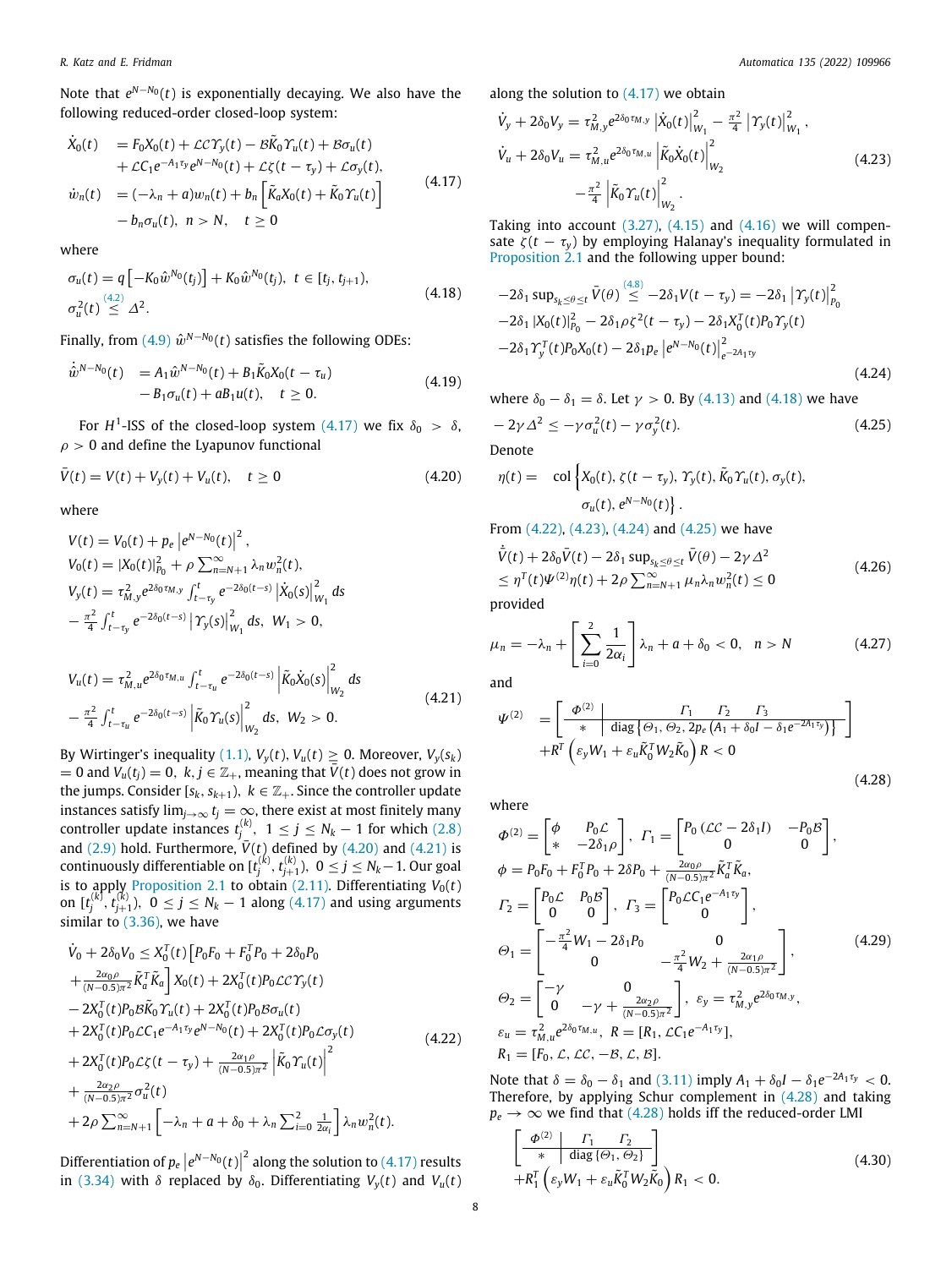is feasible with  $\varepsilon_y = \tau_{M,y}^2 e^{2\delta_0 \tau_{M,y}}$  and  $\varepsilon_u = \tau_{M,u}^2 e^{2\delta_0 \tau_{M,u}}$ . Monotonicity of  $\{\lambda_n\}_{n=1}^{\infty}$  and Schur complement imply that  $\mu_n < 0$  for all  $n > N$  iff

$$
\left[\frac{-\lambda_{N+1}+a+\delta_0}{*}\middle|\frac{1}{-2\operatorname{diag}\{\alpha_0,\alpha_1,\alpha_2\}\lambda_{N+1}^{-1}}\right]<0.
$$
 (4.31)

Strict LMIs ([4.30](#page-7-9)) and [\(4.31\)](#page-8-0) imply that the conditions of [Proposi](#page-2-7)[tion](#page-2-7) [2.1](#page-2-7) are satisfied with a slightly larger  $\overline{\delta}_0 > \delta_0$ . Therefore, we obtain

$$
\bar{V}(t) \leq e^{-2(\delta_{\tau}+\varepsilon)t}\bar{V}(0) + \frac{\gamma\Delta^2}{\delta_{\tau}} \quad t \geq 0 \tag{4.32}
$$

with small  $\varepsilon > 0$ , where  $\delta_{\tau} + \varepsilon > 0$  is a unique solution of  $\delta_{\tau} + \varepsilon = \bar{\delta}_0 - \delta_1 e^{2(\delta_{\tau} + \varepsilon)h}$ . Moreover, taking into account that *e*<sup>N−*N*<sub>0</sub></sup>(*t*) is exponentially decaying and that ([4.19](#page-7-10)) is ISS with respect to  $X_0(t - \tau_u)$ ,  $\sigma_u(t)$  and  $u(t)$ , we obtain ISS with a decay rate  $\delta_{\tau}$  of the full-order closed-loop system [\(3.29](#page-4-13)), ([4.17](#page-7-1)) and ([4.19](#page-7-10)).

Define

$$
e(x, t) = w(x, t) - \hat{w}(x, t).
$$
 (4.33)

We also derive an attracting ball in  $H^1(0,1)$  for the full-order closed-loop system. We have

$$
\bar{V}(t) \ge V_0(t) \ge \lambda_{min}(P_0) |X_0(t)|^2 + \rho \sum_{n=N+1}^{\infty} \lambda_n w_n^2(t)
$$
\n
$$
\ge M_2 \left( \sum_{n=1}^{N_0} \lambda_n \hat{w}_n^2(t) + \sum_{n=1}^{N_0} \lambda_n e_n^2(t) + u^2(t) + \sum_{n=N+1}^{\infty} \lambda_n w_n^2(t) \right), \ M_2 = \min \left( \rho, \frac{\lambda_{min}(P_0)}{\lambda_{N_0}} \right).
$$
\n(4.34)

Therefore, from  $(4.32)$  $(4.32)$  $(4.32)$  and  $(4.34)$  $(4.34)$  $(4.34)$  we have

$$
\limsup_{t \to \infty} \left( \sum_{n=1}^{N_0} \lambda_n \hat{w}_n^2(t) + \sum_{n=1}^{N_0} \lambda_n e_n^2(t) + \sum_{n=1}^{N_0} \lambda_n e_n^2(t) + \sum_{n=1}^{\infty} \lambda_n w_n^2(t) + u^2(t) \right) \le \frac{\gamma \Delta^2}{M_2 \delta_{\tau}},
$$
\n
$$
\limsup_{t \to \infty} |X_0(t)|^2 \le \frac{\gamma \Delta^2}{\lambda_{\min}(P_0)\delta_{\tau}}.
$$
\n(4.35)

To obtain an ISS bound on  $\hat{w}^{N-N_0}$ , recall ([4.19](#page-7-10)). Let  $D =$  diag To obtain an ISS bound on  $w^{n-n_0}$ , recall (4.19). Let  $D =$  diag<br> $\{\sqrt{\lambda_{N_0+1}}, \dots, \sqrt{\lambda_N}\}$ . Since  $\hat{w}_n = 0, n = 1, 2, \dots$ , by variation of constants we have

$$
\begin{array}{ll}\n|D\hat{w}^{N-N_0}(t)| & \leq |DB_1| \int_0^t \left| e^{A_1(t-s)} \right| \, |g(s)| \, ds \\
& \leq \quad |DB_1| \int_0^t e^{-(\lambda_{N_0+1}-a)(t-s)} \, |g(s)| \, ds, \\
g(s) = \tilde{K}_0 X_0(s - \tau_u(s)) - \sigma_u(s) + au(s).\n\end{array} \tag{4.36}
$$

Using  $b_n = (-1)^{n+1} \sqrt{\frac{2}{\lambda_n}}$  we have  $|DB_1| = \sqrt{2(N - N_0)}$ . Thus, from  $(4.18)$  $(4.18)$  $(4.18)$ ,  $(4.35)$  and  $(4.36)$  we obtain

$$
\limsup_{t \to \infty} \left( \sum_{n=N_0+1}^{N} \lambda_n \hat{w}_n^2(t) \right) \le M_3 \Delta^2,
$$
\n
$$
M_3 = \frac{2(N-N_0)}{(\lambda_{N_0+1}-a)^2} \left[ \left( \left| \tilde{K}_0 \right| + a \right) \sqrt{\frac{\gamma}{\lambda_{min}(P_0)\delta_{\tau}}} + 1 \right]^2.
$$
\n(4.37)

Finally, note that [\(3.29](#page-4-13)) implies

$$
\limsup_{t \to \infty} \sum_{n=N_0+1}^{N} \lambda_n e_n^2(t) = 0. \tag{4.38}
$$

From [\(1.5\)](#page-1-4), ([4.33](#page-8-5)), ([4.35](#page-8-3)), [\(4.37\)](#page-8-6) and [\(4.38\)](#page-8-7) we have

$$
\limsup_{t \to \infty} \left( \left\| \hat{w}_x(\cdot, t) \right\|^2 + \left\| e_x(\cdot, t) \right\|^2 +
$$
  
+  $u^2(t) \right) \le \left[ \frac{\gamma}{M_2 \delta_\tau} + M_3 \right] \Delta^2,$   

$$
\limsup_{t \to \infty} \| w_x(\cdot, t) \|^2 \le 2 \left[ \frac{\gamma}{M_2 \delta_\tau} + M_3 \right] \Delta^2
$$
 (4.39)

where the latter was obtained using the triangle inequality. Therefore, solutions of the full-order closed-loop system are exponentially converging with decay rate  $\delta_{\tau}$  to the ball

$$
B_{\Delta}(r) = \left\{ h \in H^{1}(0, 1) \mid ||h||_{H^{1}} \le r\Delta \right\},
$$
  
\n
$$
r = \sqrt{3 \left[ \frac{\gamma}{M_{2}\delta_{\tau}} + M_{3} \right]}.
$$
\n(4.40)

<span id="page-8-12"></span>Summarizing, we have:

<span id="page-8-0"></span>**Theorem 4.1.** *Consider* ([4.5\)](#page-6-1) *with boundary conditions* ([3.6](#page-3-10))*, point measurement* [\(4.6\)](#page-6-10)*, control law* [\(4.10\)](#page-6-3) *and*  $w(\cdot, 0) \in \mathcal{D}(A_1^{\overline{2}})$ *. Let* 1  $\Delta > 0$  be the quantization error bound. Given  $\delta > 0$ , let  $N_0 \in \mathbb{N}$ *satisfy* ([3.11](#page-3-11)) *and*  $N \in \mathbb{N}$  *satisfy*  $N_0 \leq N$ *. Let*  $L_0$  *and*  $K_0$  *be obtained using* [\(3.16](#page-3-12)) and [\(3.17\)](#page-3-13)*, respectively. Given*  $\rho$ *,*  $\gamma$ *,*  $\tau_{M,y}$ *,*  $\tau_{M,u} > 0$ *,*  $\delta_1 > 0$  and  $\delta_0 = \delta_1 + \delta$ , let there exist  $0 < P_0$ ,  $W_1 \in \mathbb{R}^{(2N_0 + 1) \times (2N_0 + 1)}$ *and scalars*  $0 < \alpha_0, \alpha_1, \alpha_2, W_2$  *which satisfy* [\(4.30](#page-7-9)) and [\(4.31\)](#page-8-0) *with notations* [\(4.29\)](#page-7-11)*. Then, the full-order closed-loop system* [\(3.29\)](#page-4-13)*,* ([4.17](#page-7-1)) and [\(4.19\)](#page-7-10) *is ISS, meaning that the following inequality is satisfied:*

<span id="page-8-13"></span><span id="page-8-1"></span>
$$
||w(\cdot, t)||_{H^1}^2 + ||\hat{w}(\cdot, t)||_{H^1}^2 + u^2(t)
$$
  
\n
$$
\leq M_0 e^{-2\delta_{\tau}t} ||w(\cdot, 0)||_{H^1}^2 + r^2 \Delta^2
$$
\n(4.41)

<span id="page-8-5"></span>*with some*  $M_0 > 0$ *, r defined in ([4.40](#page-8-8)) (with*  $M_2$  *and*  $M_3$  *given in* ([4.34](#page-8-2)) and ([4.37\)](#page-8-6)*, respectively*). Here  $\delta_{\tau} > 0$  the unique solution *of*  $\delta_{\tau} = \delta_0 - \delta_1 e^{2\delta_{\tau} \tau_{M,y}}$ . The solutions of the full-order closed-loop *system are exponentially converging with a decay rate*  $\delta_{\tau}$  *to the attractive ball* [\(4.40\)](#page-8-8)*. The LMIs* ([4.30](#page-7-9)) and [\(4.31\)](#page-8-0) *are always feasible for large enough N and small enough* τ*M*,*y*, τ*M*,*<sup>u</sup> and their feasibility for N implies feasibility for*  $N + 1$ *.* 

<span id="page-8-2"></span>**Proof.** First, we show that feasibility of [\(4.30](#page-7-9)) and [\(4.31\)](#page-8-0) for *N* implies feasibility for  $N + 1$ . Fix  $\rho$ ,  $\gamma$ ,  $\tau_{M,\nu}$ ,  $\tau_{M,\nu} > 0$ ,  $\delta_1 > 0$ ,  $\delta_0 = \delta_1 + \delta$ ,  $P_0 > 0$ ,  $W_1 > 0$ ,  $\alpha_i > 0$ ,  $i = 0, 1, 2$  and  $W_2 > 0$  such that ([4.30\)](#page-7-9) and [\(4.31\)](#page-8-0) are feasible for some *N*. By monotonicity of  $\lambda_n$ ,  $n = 1, 2...$  we have that [\(4.27](#page-7-12)) implies  $\mu_{N+2} < 0$  and feasibility of  $(4.31)$  $(4.31)$  $(4.31)$  with *N* replaced by  $N + 1$ . Furthermore, since  $\frac{2\alpha_i \rho}{(N-0.5)\pi^2}$ ,  $i \in \{0, 1, 2\}$  appearing in  $\phi$ ,  $\Theta_1$  and  $\Theta_2$ , respectively (see ([4.29](#page-7-11))), decrease to zero as  $N \to \infty$ , [\(4.30\)](#page-7-9) holds with *N* replaced by  $N + 1$ .

<span id="page-8-3"></span>Second, we show that  $(4.30)$  and  $(4.31)$  are feasible for large enough *N* and small enough  $\tau_{M,y}$ ,  $\tau_{M,y}$ . Fix  $\rho = 1$  and  $\alpha_i =$ 2,  $i \in \{0, 1, 2\}$ . From [\(3.16\)](#page-3-12) and [\(3.17\)](#page-3-13), there exists some  $P_0 > 0$ , independent of *N*, such that  $P_0F_0 + F_0^T P_0 + 2\delta P_0 = -I$ . Then, for and large enough  $N$  and  $\delta_1$  we have

<span id="page-8-9"></span><span id="page-8-4"></span>
$$
\Phi^{(2)} = \begin{bmatrix} -I + \frac{4}{(N-0.5)\pi^2} \tilde{K}_a^T \tilde{K}_a & P_0 \mathcal{L} \\ * & -2\delta_1 \end{bmatrix} < 0
$$
\n(4.42)

with  $\Phi^{(2)}$  given in [\(4.29\)](#page-7-11). Moreover, the eigenvalues of  $\Phi^{(2)}$  decrease as  $N \to \infty$ . Fix  $\delta_1$  and  $\delta_0 = \delta_1 + \delta$ .

Consider [\(4.30\)](#page-7-9) and let  $W_1 = N \cdot I_{2N_0+1}$ ,  $W_2 = N$  and  $\gamma = N$ with large enough *N*. By Schur complement we have

<span id="page-8-10"></span><span id="page-8-6"></span>
$$
\left[\begin{array}{c|c}\n\Phi^{(2)} & \Gamma_1 & \Gamma_2 \\
\hline\n\end{array}\right] < 0\tag{4.43}
$$

<span id="page-8-7"></span>iff  $\Phi^{(2)} - \sum_{i=1}^2 \Gamma_i \Theta_i^{-1} \Gamma_i^T < 0$ . The latter holds for large enough *N* by [\(4.42\)](#page-8-9) and our choice of  $W_1$ ,  $W_2$ ,  $\gamma$ ,  $\rho$  and  $\alpha_i$ ,  $i \in \{0, 1, 2\}$ . Choosing  $\tau_{M,y} = \tau_{M,u} = \frac{1}{N}$  and using ([4.43\)](#page-8-10) we find that [\(4.30\)](#page-7-9) holds for large enough *N*. Finally, recall that for  $\alpha_i = 2$ ,  $i \in$ {0, 1, 2}, [\(4.31](#page-8-0)) holds iff

<span id="page-8-11"></span>
$$
\mu_{N+1} = -\lambda_{N+1} \left[ \frac{1}{4} - \frac{a + \delta_0}{\lambda_{N+1}} \right] < 0 \tag{4.44}
$$

Since  $\delta_1$  and  $\delta_0$  are fixed, [\(4.44](#page-8-11)) holds for large enough *N*, by monotonicity of  $\{\lambda_n\}_{n=1}^{\infty}$ .  $\square$ 

<span id="page-8-8"></span>**Remark 4.2.** Note that the estimate  $(4.40)$  $(4.40)$  $(4.40)$  on  $r > 0$ , where  $r\Delta$ is the radius of the ball of attraction, is only an apriori qualitative bound. In order to obtain a smaller bound on *r* > 0, it is desirable to minimize the quantity  $\frac{\gamma}{\lambda_{min}(P_0)}$  given in ([4.35](#page-8-3)) and [\(4.37\)](#page-8-6). In the examples below, this is done by manually tuning the parameter  $\gamma$ . There exist more advanced methods of incorporating the minimization of  $\frac{\gamma}{\lambda_{min}(P_0)}$  into the LMIs (see, e.g, [Fridman and Dambrine](#page-12-26)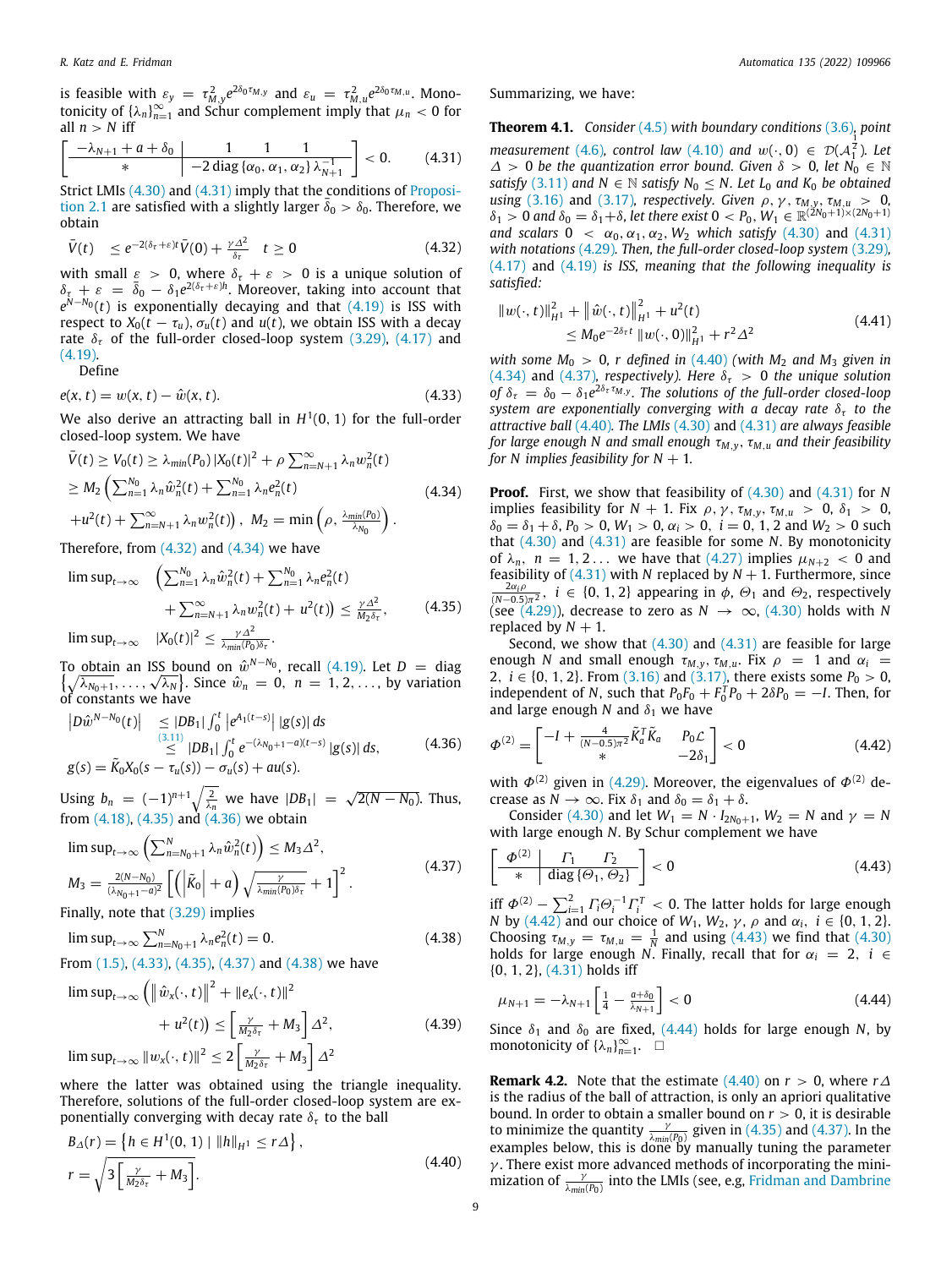([2009\)](#page-12-26)). We leave the development of such methods for future research.

**Remark 4.3.** The Halanay-based tools developed in this paper can be used for sampled-data ISS analysis of

$$
z_t(x, t) = z_{xx}(x, t) + az(x, t) + d_0(x, t), t \ge 0
$$

under disturbed Dirichlet actuation

 $z_x(0, t) = 0$ ,  $z(1, t) = u(t) + d(t)$ ,

disturbed sampled-data measurement

$$
y(t) = z(x_*, s_k) + \sigma_k, \ x_* \in [0, 1), \ t \in [s_k, s_{k+1})
$$
\n(4.45)

and the generalized hold implementation

$$
\dot{u}(t) = v(t_j), \quad t \in [t_j, t_{j+1}). \tag{4.46}
$$

Here  $\sigma = {\lbrace \sigma_k \rbrace_{k=0}^{\infty} }$  satisfies  $\|\sigma\|_{\ell^{\infty}} \leq \Delta, d \in C^2([0,\infty))$ subject to max  $(|d(t)|, |d(t)|) \leq \Delta$  for all  $t \geq 0$  and  $d_0 \in$ *L*<sup>2</sup>((0, ∞); *L*<sup>2</sup>(0, 1)) ∩ *H*<sub>loc</sub>((0, ∞); *L*<sup>2</sup>(0, 1)), with some  $\Delta > 0$ . In this case, the dynamic extension  $(3.4)$  leads to the following ODE–PDE system:

$$
\dot{u}(t) = v(t_j), \quad t \in [t_j, t_{j+1}),
$$
\n
$$
w_t(x, t) = w_{xx}(x, t) + aw(x, t) + au(t) - v(t_j) + f(x, t),
$$
\n
$$
f(x, t) = d_0(x, t) + ad(t) - d(t).
$$

The smoothness assumptions on  $d_0$  and  $d$  are needed for wellposedness. In the continuous-time case, *L* 2 -gain and ISS analysis of parabolic PDEs under finite-dimensional observer-based control was initiated in [Katz and Fridman](#page-12-6) [\(2021a\)](#page-12-6).

# **5. Sampled-data control: Neumann actuation**

<span id="page-9-0"></span>In this section we consider sampled-data control of  $(3.1)$  under Neumann actuation

$$
z_x(0, t) = u(t), \quad z(1, t) = 0 \tag{5.1}
$$

and quantized point measurement ([4.1](#page-5-14)) with  $q : \mathbb{R} \to \mathbb{R}$  satisfy-ing [\(4.2\)](#page-5-13). The sequences of sampling instances  ${s_k}_{k=0}^{\infty}$  and  ${t_i}_{j=0}^{\infty}$ are the same as in Section [4](#page-5-0). The control input *u*(*t*) is generated by a generalized hold device of the form  $(4.3)$ . The derivation of the closed-loop system and practical stability analysis in this section are similar to Section [4](#page-5-0). Therefore, we present them succinctly, while emphasizing the main differences.

Introducing the change of variables

$$
w(x, t) = z(x, t) - r(x)u(t), r(x) = x - 1
$$

we obtain the following equivalent ODE–PDE system

$$
\dot{u}(t) = q[v(t_j)], \quad t \in [t_j, t_{j+1}), \n w_t(x, t) = w_{xx}(x, t) + aw(x, t) + r(x) (au(t) - q[v(t_j)]).
$$
\n(5.2)

with boundary conditions  $(3.6)$  $(3.6)$  and measurement

$$
y(t) = q [w(x_*, s_k) + r(x_*)u(s_k)], \ t \in [s_k, s_{k+1}).
$$
\n(5.3)

Recall that we treat *u*(*t*) as an additional state variable and the values  ${v(t_j)}_{j=1}^{\infty}$  as the control input to be determined. We choose  $u(0) = 0$  which results in  $w(\cdot, 0) = z(\cdot, 0)$ .

We present the solution to ([5.2](#page-9-1)) as ([3.8](#page-3-9)) with  $\{\phi_n\}_{n=1}^\infty$  defined in [\(1.4\)](#page-1-1). By differentiating under the integral sign, integrating by parts and using  $(1.2)$  and  $(1.3)$  $(1.3)$  $(1.3)$  we obtain  $(4.7)$  $(4.7)$  $(4.7)$  where now

$$
|b_n| = \left| \int_0^1 r(x) \phi_n(x) dx \right| = \frac{\sqrt{2}}{\lambda_n}, \quad n = 1, 2, ... \tag{5.4}
$$

satisfy [\(3.10](#page-3-15)).

Given  $\delta > 0$ , let  $N_0 \in \mathbb{N}$  satisfy [\(3.11\)](#page-3-11) and  $N \in \mathbb{N}$ ,  $N_0 \le N$ . Define a finite-dimensional observer of the form ([3.12](#page-3-7)) where  $\hat{w}_n(t)$  satisfy [\(4.9\)](#page-6-2) with innovation term replaced by

<span id="page-9-2"></span>
$$
\hat{w}(x_*, t - \tau_y) + r(x_*)u(t - \tau_y) - y(t).
$$
\n(5.5)

Under [Assumption](#page-3-6) [1](#page-3-6) let the observer and controller gains, *L*<sub>0</sub> and  $K_0$ , satisfy ([3.16](#page-3-12)) and [\(3.17](#page-3-13)), respectively. We choose  $l_n = 0$  for  $n > N_0$ . We propose a  $(N_0 + 1)$ -dimensional controller of the form  $(4.10)$  $(4.10)$  $(4.10)$  with  $\hat{w}^{N_0}(t)$  given in ([3.18](#page-4-0)).

Recall the estimation error  $e_n(t)$  defined in ([3.23](#page-4-11)). By using  $(3.8)$ ,  $(3.12)$  and arguments similar to  $(3.24)$  $(3.24)$  the innovation term [\(5.5\)](#page-9-2) can be written as [\(4.12](#page-6-12)) with  $\zeta(t)$  and  $\sigma_{\nu}(t)$  satisfying ([3.27](#page-4-3)) and ([4.13](#page-6-9)), respectively. Then, the error equations have the form  $(4.14)$  $(4.14)$ . Using  $(3.28)$  $(3.28)$  and  $(4.15)$  $(4.15)$  $(4.15)$  we obtain the reducedorder closed-loop system  $(4.17)$  $(4.17)$ . Furthermore, note that  $e^{N-N_0(t)}$ satisfies [\(3.29\)](#page-4-13), which implies [\(4.16\)](#page-6-7), whereas  $\hat{w}^{N-N_0}(t)$  satisfies ([4.19](#page-7-10)). Here,  $\sigma_u(t)$  is given by ([4.18](#page-7-2)).

For  $H^1$ -ISS of the closed-loop system ([4.17](#page-7-1)) let  $\rho > 0$ ,  $\delta_0 >$ δ and define the Lyapunov function [\(4.20](#page-7-0)), with *V*(*t*) given in ([3.32](#page-4-9)) and  $V_y(t)$  and  $V_u(t)$  given in [\(4.21\)](#page-7-3). Consider [ $s_k, s_{k+1}$ ],  $k =$ 0, 1, ..., where  $s_k$ ,  $s_{k+1}$  are consecutive measurement sampling instances. There exist at most finitely many controller update instances  $t_j^{(k)}$ ,  $0 \le j \le n_k$  for which ([2.9](#page-2-10)) holds. Moreover,  $\bar{V}(t)$  defined by ([4.20](#page-7-0)) and ([4.21](#page-7-3)) is continuously differentiable on  $[t_j^{(k)}, t_{j+1}^{(k)}), 0 \le j \le n_k - 1$ . Therefore, we apply [Proposition](#page-2-7) [2.1](#page-2-7) to obtain [\(2.11\)](#page-2-11).

Differentiating  $V_0(t)$  on  $[t_j^{(k)}, t_{j+1}^{(k)}), 0 \le j \le n_k - 1$  along [\(4.17\)](#page-7-1) we have  $(4.22)$  $(4.22)$  $(4.22)$  with the last term replaced by

$$
2\rho \sum_{n=N+1}^{\infty} \left[ -\lambda_n + a + \delta_0 + \sum_{i=0}^{2} \frac{1}{2\alpha_i} \right] \lambda_n w_n^2(t).
$$

The latter is obtained due to ([3.35](#page-4-6)), [\(5.4\)](#page-9-3) and the following application of the Young inequality:

<span id="page-9-4"></span>
$$
2\rho \sum_{n=N+1}^{\infty} \lambda_n w_n(t) b_n \left[ \tilde{K}_a X_0(t) + \tilde{K}_0 \Upsilon_u(t) - \sigma_u(t) \right]
$$
  
\n
$$
\leq \left( \frac{\rho}{\alpha_0} + \frac{\rho}{\alpha_1} + \frac{\rho}{\alpha_2} \right) \sum_{n=N+1}^{\infty} \lambda_n w_n^2(t) + \frac{2\alpha_2 \rho}{\pi^2 (N-0.5)} \sigma_u^2(t)
$$
  
\n
$$
+ \frac{2\alpha_0 \rho}{\pi^2 (N-0.5)} \left| \tilde{K}_a X_0(t) \right|^2 + \frac{2\alpha_1 \rho}{\pi^2 (N-0.5)} \left| \tilde{K}_0 \Upsilon_u(t) \right|^2.
$$
 (5.6)

<span id="page-9-7"></span>Differentiation of  $p_e\left|e^{N-N_0}(t)\right|^2$  along the solution to ([4.17\)](#page-7-1) results in [\(3.34](#page-4-8)) with  $\delta$  replaced by  $\delta_0$ . Differentiating  $V_v(t)$  and  $V_u(t)$ along ([4.17\)](#page-7-1) we obtain ([4.23](#page-7-5)), whereas  $\zeta(t-\tau_v)$  is compensated by [\(4.24\)](#page-7-6) with  $\delta_1 = \delta_0 - \delta$ . Let  $\gamma > 0$  be a scalar. Using ([4.13\)](#page-6-9) and ([4.18](#page-7-2)) we have [\(4.25](#page-7-7)).

Let

<span id="page-9-1"></span>the control of the

$$
\eta(t) = \text{col}\left\{\n\begin{array}{l}\nX_0(t), \zeta(t-\tau_y), \gamma_y(t), \tilde{K}_0 \gamma_u(t), \sigma_y(t), \\
\sigma_u(t), e^{N-N_0}(t)\n\end{array}\n\right\}.
$$

From [\(4.23\)](#page-7-5), ([4.24\)](#page-7-6), ([4.25](#page-7-7)) and [\(5.6\)](#page-9-4) we obtain

$$
\dot{\bar{V}}(t) + 2\delta_0 \bar{V}(t) - 2\delta_1 \sup_{\mathbf{x}_k \leq \theta \leq t} \bar{V}(\theta) - 2\gamma \Delta^2
$$
\n
$$
\leq \eta^T(t)\Psi^{(2)}\eta(t) + 2\rho \sum_{n=N+1}^{\infty} \nu_n \lambda_n w_n^2(t) \leq 0
$$
\n(5.7)

<span id="page-9-5"></span>if  $\Psi^{(2)} < 0$  and  $\nu_n = -\lambda_n + a + \delta_0 + \left[ \sum_{i=0}^2 \frac{1}{2\alpha_i} \right] < 0$  for  $n > N$ , where  $\Psi^{(2)}$  is given in [\(4.28\)](#page-7-8) and ([4.29\)](#page-7-11).

Since  $(3.11)$  $(3.11)$  implies  $A_1 + \delta_0 I - \delta_1 e^{-2A_1\tau_y} < 0$ , by applying Schur complement to  $\Psi^{(2)}$  and taking  $p_e \to \infty$  we find that  $\Psi^{(2)} < 0$  iff  $(4.30)$  $(4.30)$  $(4.30)$  holds with  $R_1$  given in  $(4.29)$  $(4.29)$  $(4.29)$ . Monotonicity of  $\{\lambda_n\}_{n=1}^{\infty}$  and Schur complement imply that  $v_n < 0$  for all  $n > N$  iff

<span id="page-9-6"></span>
$$
\left[\frac{-\lambda_{N+1}+a+\delta_0}{*}\middle|\frac{1}{-2\operatorname{diag}\{\alpha_0,\alpha_1,\alpha_2\}}\right]<0.
$$
 (5.8)

<span id="page-9-8"></span><span id="page-9-3"></span>The rest of the ISS analysis of the full-order closed-loop system and the estimation of the attracting ball follows arguments identical to  $(4.32)$  $(4.32)$ – $(4.40)$ . Summarizing, we have: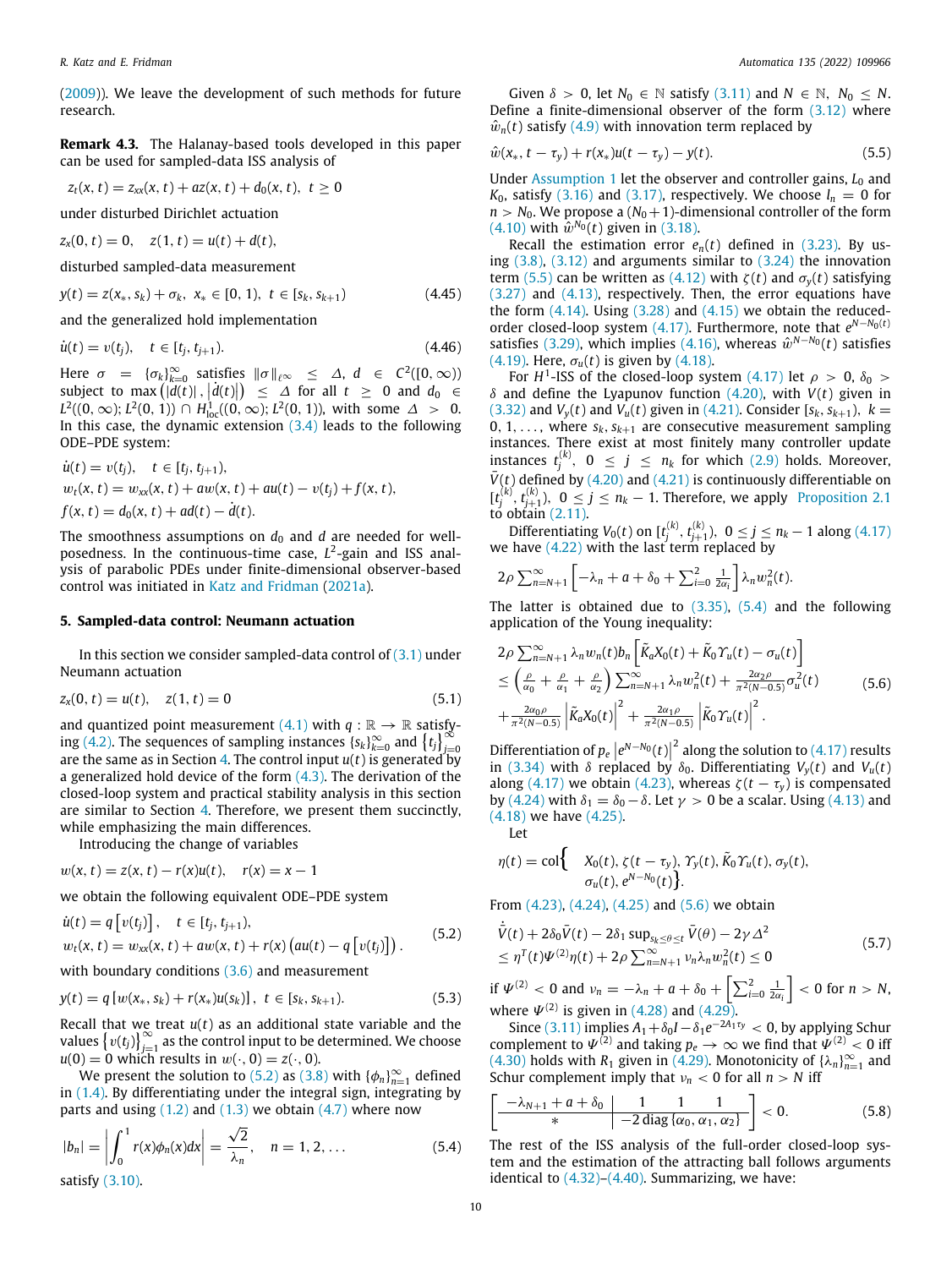#### **Table 1**

<span id="page-10-2"></span>LMIs of [Theorem](#page-8-12) [4.1](#page-8-12) -  $(N, \delta_0)$  for different  $\tau_{M,v}$  and  $\tau_{M,v}$ .

|                         | .       |         |         |         |
|-------------------------|---------|---------|---------|---------|
| $\tau_{M_v}/\tau_{M,u}$ | 0.01    | 0.03    | 0.05    | 0.07    |
| 0.01                    | (2,0.3) | (2,0.3) | (2,0.3) | (2,0.3) |
| 0.03                    | (2,0.3) | (2,0.3) | (2,0.3) | (2,0.3) |
| 0.05                    | (2,0.3) | (2,0.3) | (2,0.3) | (2,0.3) |
| 0.07                    | (2,0.3) | (3,0.4) | (3,0.4) | (3,0.4) |

**Theorem 5.1.** *Consider* ([5.2\)](#page-9-1) *with boundary conditions* ([3.6](#page-3-10))*, point*

*measurement* [\(5.3\)](#page-9-5), control law [\(4.10\)](#page-6-3) and  $w(\cdot, 0) \in \mathcal{D}(A_1^{\frac{1}{2}})$ . Let  $\Delta > 0$  be the quantization error bound. Given  $\delta > 0$ , let  $N_0 \in \mathbb{N}$ *satisfy* ([3.11](#page-3-11)) *and*  $N \in \mathbb{N}$  *satisfy*  $N_0 \leq N$ . Let  $L_0$  *and*  $K_0$  *be obtained using* [\(3.16](#page-3-12)) and ([3.17\)](#page-3-13), *respectively. Given*  $\rho$ *,*  $\gamma$ *,*  $\delta_1$ *,*  $\tau_{M,y},$  $\tau_{M,u} > 0$  $\alpha$  *and*  $\delta_0 = \delta_1 + \delta$ , let there exist  $0 < P_0, W_1 \in \mathbb{R}^{(2N_0+1)\times(2N_0+1)}$ *and scalars*  $0 < \rho, \alpha_0, \alpha_1, \alpha_2, W_2$  *which satisfy* [\(4.28\)](#page-7-8) and [\(5.8\)](#page-9-6). *Then, the full-order closed-loop system* ([3.29\)](#page-4-13)*,* [\(4.17](#page-7-1)) and [\(4.19\)](#page-7-10) *is ISS, meaning that inequality*  $(4.41)$  *is satisfied with some*  $M_0 > 0$ *, r defined in* [\(4.40\)](#page-8-8) *(with M*<sup>2</sup> *and M*<sup>3</sup> *given in* ([4.34](#page-8-2)) and [\(4.37\)](#page-8-6)*,*  $r$ espectively) and  $\delta_\tau > 0$  the unique solution of  $\delta_\tau = \delta_0 - \delta_1 e^{2\delta_\tau \tau_{\text{M},\text{y}}}.$ *Furthermore, the solutions of the full-order closed-loop system are exponentially converging with a decay rate*  $\delta_{\tau}$  *to the attractive ball given in* ([4.40](#page-8-8))*. The LMIs* [\(4.28\)](#page-7-8) and ([5.8](#page-9-6)) *are always feasible for large enough N and small enough*  $τ_{M,y}$ ,  $τ_{M,u}$  *and their feasibility for N* implies feasibility for  $N + 1$ .

## **6. Examples**

<span id="page-10-0"></span>In all numerical examples we choose  $a = 3$  which results in an unstable open-loop system. The observer and controller gains,  $L_0$  and  $K_0$  are obtained using  $(3.16)$  and  $(3.17)$  $(3.17)$  $(3.17)$ , respectively. All LMIs were verified using the standard Matlab LMI toolbox.

Consider ([3.1](#page-3-3)) under Dirichlet actuation ([3.2](#page-3-4)). Let  $\delta = 10^{-4}$ , leading to  $N_0 = 1$ . For in-domain measurement  $x_* = \pi^{-1}$  the obtained gains are

$$
L_0 = 0.5097, \quad K_0 = [7.8678, 4.2599]. \tag{6.1}
$$

Given different values of  $N \in \{2, 3, 4\}$  we verify the LMIs of [Theorem](#page-8-12) [4.1](#page-8-12) to guarantee ISS while increasing  $\tau_{M,\nu}$  and  $\tau_{M,\nu}$ . We find the values of *N*,  $\delta_0$  and  $\delta_1 = \delta_0 - \delta$  for which the LMIs are feasible. The results are presented in [Table](#page-10-2) [1.](#page-10-2)

Next, we find  $r > 0$  (as small as possible) defined in  $(4.40)$ , where *r* $\triangle$  is the radius of the ball of attraction. We fix  $x_* = 0$ (boundary measurement) or  $x_* = \pi^{-1}$  (in-domain measurement) and  $\delta$  = 0.12, which results in  $N_0$  = 1. The observer and controller gains corresponding to  $x_* = \pi^{-1}$  are given by [\(6.1\)](#page-10-3), whereas for  $x<sub>*</sub> = 0$  we have

 $L_0 = 0.5887$ ,  $K_0 = [9.9965, 5.4284]$ .

For  $N = 2$  and  $\tau_{M,y} = \tau_{M,u} = 0.01$ , we check the LMIs of [Theorem](#page-8-12) [4.1](#page-8-12) while tuning  $\gamma > 0$  with the above gains to obtain an estimate of *r* that is as small as possible. The obtained results are

$$
\begin{aligned}\n\frac{x_* = 0 : \delta_0 = 2.15, \ \delta_\tau \approx 0.114, \ \gamma = 0.83, \ r = 148.9, \\
\frac{x_* = \pi^{-1}}{0} &\quad \delta_0 = 2.47, \ \delta_\tau \approx 0.114, \ \gamma = 0.84, \ r = 169.5.\n\end{aligned}
$$

Consider now ([3.1\)](#page-3-3) under Neumann actuation ([5.1](#page-9-7)). Let  $\delta =$ 10<sup>-4</sup>, leading to  $N_0 = 1$ . For in-domain measurement  $x_* = π^{-1}$ the obtained gains are

$$
L_0 = 0.5097, \quad K_0 = [4.5, -4.046]. \tag{6.2}
$$

Given  $N \in \{2, 3, 4\}$  we verify the LMIs of [Theorem](#page-9-8) [5.1](#page-9-8) to guarantee ISS while increasing  $\tau_{M,y}$  and  $\tau_{M,u}$ . The results are presented in [Table](#page-10-4) [2](#page-10-4).

Next, we find  $r > 0$  (as small as possible) defined in  $(4.40)$ , where *r* $\triangle$  is the radius of the ball of attraction. We fix  $x_* = 0$ 

<span id="page-10-4"></span>

| Table 2 |                                                                                       |  |
|---------|---------------------------------------------------------------------------------------|--|
|         | LMIs of Theorem 5.1 - $(N, \delta_0)$ for different $\tau_{M, v}$ and $\tau_{M, u}$ . |  |

| $\tau_{M_v}/\tau_{M,u}$ | 0.03    | 0.05    | 0.07    | 0.09    |
|-------------------------|---------|---------|---------|---------|
| 0.01                    | (2,0.1) | (2,0.1) | (2,0.2) | (2,0.2) |
| 0.05                    | (2,0.2) | (2,0.1) | (2,0.1) | (2,0.2) |
| 0.09                    | (3,0.3) | (3,0.2) | (3,0.1) | (3,0.1) |
| 0.11                    | (3,0.2) | (4,0.2) | (4,0.3) | (4,0.2) |

(boundary measurement) or  $x_* = \pi^{-1}$  (in-domain measurement) and  $\delta$  = 0.15, which results in  $N_0$  = 1. The observer and controller gains corresponding to  $x_* = \pi^{-1}$  are given by [\(6.2\)](#page-10-5), whereas for  $x_* = 0$  we have

$$
L_0 = 1.0837, \quad K_0 = [12.6755, -12.7348]. \tag{6.3}
$$

For  $N = 2$  and  $\tau_{M,v} = \tau_{M,u} = 0.01$ , we check the LMIs of [Theorem](#page-9-8) [5.1](#page-9-8) with the above gain while tuning  $\gamma > 0$  to obtain an estimate of *r* that is as small as possible. The obtained results are

$$
\begin{aligned} \underline{x_* = 0}: \ \delta_0 &= 2.86, \ \delta_\tau \approx 0.142, \ \gamma = 0.1246, \ r = 96.9, \\ \underline{x_* = \pi^{-1}}: \ \delta_0 &= 2.78, \ \delta_\tau \approx 0.141, \ \gamma = 0.1354, \ r = 94.3. \end{aligned} \tag{6.4}
$$

For simulations of the closed-loop system, we consider Neumann actuation with initial condition

$$
z_0(x) = 3(x - x^2)^2, \quad x \in [0, 1].
$$

<span id="page-10-3"></span>Let  $x_* = 0$  (boundary measurement) and  $\tau_{M,v} = 0.05$  and  $\tau_{M,u}$  = 0.09. The variable sampling instances were generated by  $s_{k+1} = s_k + 0.5(1 + U_k)\tau_{M,y}$ , where  $U_k \sim Unif(0, 1)$  was chosen at random. Similarly, the variable controller hold times were generated by  $t_{j+1} = t_j + 0.5(1+U_j)\tau_{M,u}$ , where  $U_j \sim Unif(0, 1)$ . We consider  $\delta = 0.0001$ , which results in  $N_0 = 1$ . The corresponding observer and controller gains are given by  $(6.2)$  $(6.2)$ . We further fix  $N = 2$  and consider two uniform quantizers: either with the quantization error  $\Delta = 0.01$  or with  $\Delta = 0.05$ . In simulations of ([3.6](#page-3-10)) and [\(5.2\)](#page-9-1) we use [Lemma](#page-1-5) [1.2](#page-1-5) to estimate  $|u(t)| + ||w||_{H_1} \approx$  $|u(t)| + \sum_{n=1}^{40} \lambda_n w_n^2(t)$ . The values of  $w_n(t)$ ,  $1 \le n \le 2$  were found from simulation of the observer ODEs ([4.9\)](#page-6-2) and error ODEs ([4.14](#page-6-5)) and applying  $w_n(t) = e_n(t) + \hat{w}_n(t)$ ,  $n \ge 1$ . The values of  $w_n(t)$ ,  $3 \leq n \leq 40$  were obtained from simulation of the ODEs ([4.7\)](#page-6-4). The value of  $\zeta(t)$ , given in [\(3.25\)](#page-4-1), was approximated by  $\zeta(t) \approx \sum_{n=3}^{40} w_n(t) \phi_n(x_*)$  $\zeta(t) \approx \sum_{n=3}^{40} w_n(t) \phi_n(x_*)$  $\zeta(t) \approx \sum_{n=3}^{40} w_n(t) \phi_n(x_*)$ . The results are presented in [Fig.](#page-11-1) 3 and confirm the theoretical analysis. The maximum values of  $\tau_{M,\nu}$  and  $\tau_{M,\nu}$  for which ISS still holds in simulations were 4– 5 times larger than predicted from LMIs. Plots of the boundary control  $u(t)$  in ([5.1](#page-9-7)), the values of  $q[v(t_j)], j \ge 0$  (see [\(4.10\)](#page-6-3)) and the quantized measurement [\(5.3\)](#page-9-5) are presented in [Fig.](#page-11-2) [4.](#page-11-2) Finally, for the controller hold times  $\{t_j\}_{j=1}^{\infty}$ , we plot the values of  $\lim_{t\to t_{j}^{-}}V_{u}(t)$  (see [Fig.](#page-11-3) [5\)](#page-11-3). Note that by  $(4.8)$  $(4.8)$  $(4.8)$  and  $(4.21)$  $(4.21)$  $(4.21)$ , we have  $V_u(t_j) = 0$ ,  $j \ge 1$ . Thus,  $\lim_{t \to t_j^-} V_u(t)$  is the size of the jump of *V*<sup>*u*</sup>(*t*) at *t*<sup>*j*</sup>, *j*  $\geq$  1. A similar plot can be obtained for the jumps of  $V_y(t)$  at the instances  $s_k$ .

### **7. Conclusions**

<span id="page-10-5"></span><span id="page-10-1"></span>This paper presented quantized sampled-data finitedimensional control of a reaction–diffusion PDE under boundary actuation and point (either in-domain or boundary) discrete-time measurement. The design was based on the modal decomposition approach via dynamic extension, which required a generalized hold device for sampled-data implementation. For ISS analysis, we used Wirtinger-based piecewise continuous in time Lyapunov functionals and combined them with appropriate Halanay's inequalities to compensate sampling in the infinite-dimensional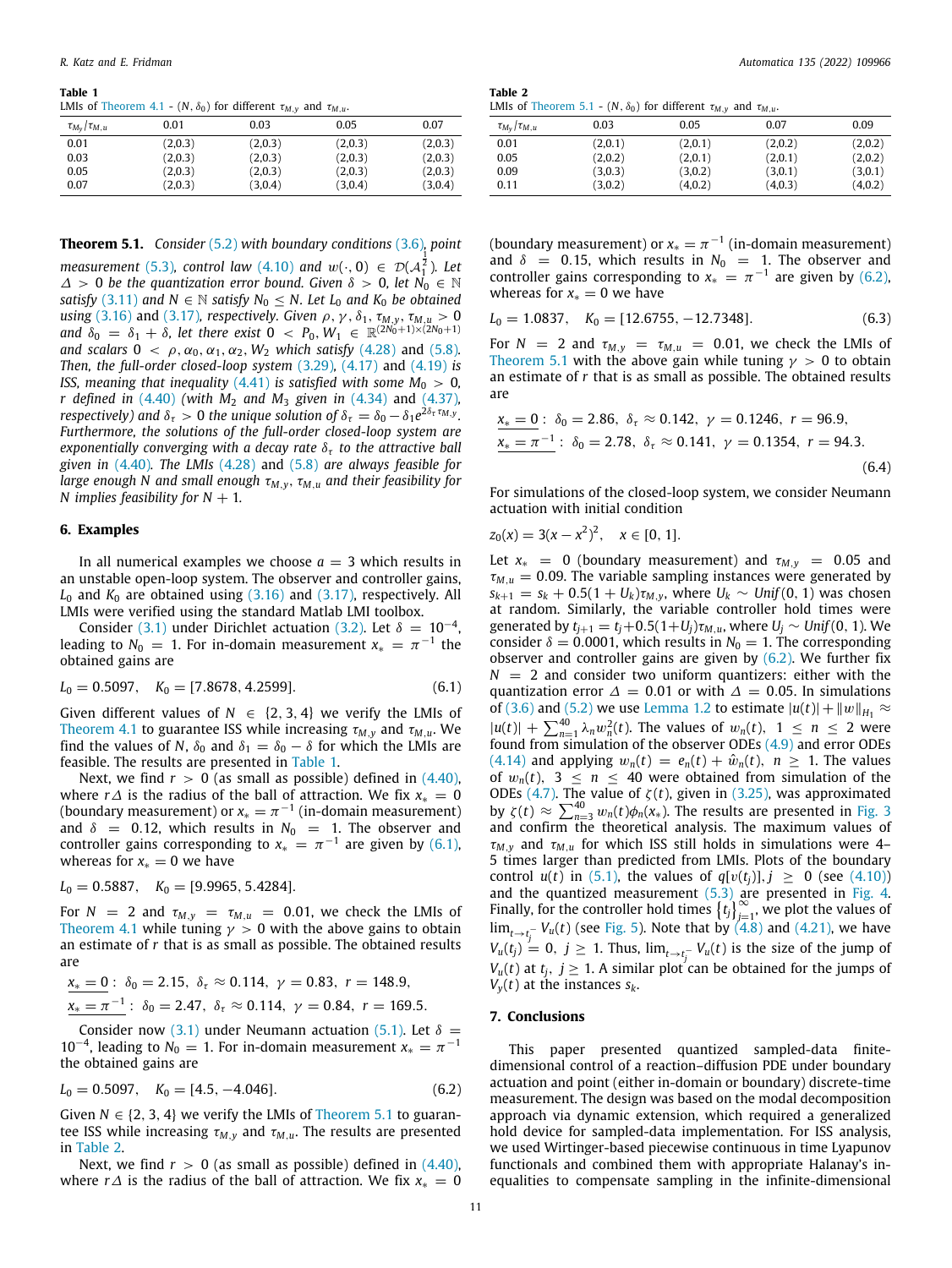

**Fig. 3.** Closed-loop system simulations.

<span id="page-11-1"></span>

<span id="page-11-2"></span>**Fig. 4.** Input  $u(t)$ , values of  $q[v(t_j)]$  and quantized output.



**Fig. 5.** Values of  $\lim_{t \to t^-_j} V_u(t)$ , whereas  $V_u(t_j) = 0$ .

<span id="page-11-3"></span>tail. As an additional result, we have derived novel ISS Halanay's inequalities for piecewise continuous functions which do not grow in the jumps.

Novel Halanay's inequalities may be used in the future for various sampled-data control problems for ODEs and PDEs. The presented design method can be extended to other PDEs and to the case of input and output delays. Additional topics for future research may be quantization with saturation, as well as improved methods for finding the radius of the ball of attraction.

#### **Appendix**

## <span id="page-11-0"></span>**Proof of [Lemma](#page-2-4) [2.1.](#page-2-4)**

We prove [Lemma](#page-2-4) [2.1](#page-2-4) for the case where *V*(*t*) has at least one point of jump discontinuity in [*a*, *b*). The proof for a continuous *V*(*t*) is easier and follows similar arguments.

Denote  $\{\xi_i\}_{i=1}^M \subseteq \{t_i\}_{i=1}^{N-1}$  to be the points where *V*(*t*) has a jump discontinuity (see [Fig.](#page-2-0) [1\)](#page-2-0). Thus, we have:

$$
\lim_{t \nearrow \xi_i} V(t) > V(\xi_i), \quad i = 1, 2, ..., M.
$$
\n(A.1)

A unique solution to  $\delta_{\tau} = \delta_0 - \delta_1 e^{2\delta_{\tau} h}$  exists by arguments of Lemma 4.2 in [Fridman](#page-12-25) ([2014](#page-12-25)). Let

$$
y(t) = e^{-2\delta_{\tau}(t-a)}V(a) + d \int_{a}^{t} e^{-2\delta(t-s)} ds, \ t \in [a, b).
$$
 (A.2)

be the right-hand side of  $(2.5)$ . Differentiating  $y(t)$  we have

$$
\dot{y}(t) + 2\delta_0 y(t) - d = 2\delta_1 e^{2\delta_\tau h} e^{-2\delta_\tau (t-a)} V(a) \n+ 2\delta_1 d \int_a^t e^{-2\delta(t-s)} ds,
$$
\n(A.3)

whereas  $V(a) + d \int_a^t e^{-2\delta(t-s)} ds \ge \sup_{a \le \theta \le t} y(\theta)$ . Thus

$$
\dot{y}(t) \ge -2\delta_0 y(t) + 2\delta_1 \sup_{a \le \theta \le t} y(\theta) + d, \ t \in [a, b), \n y(a) = V(a).
$$
\n(A.4)

Let  $\epsilon_1 > \epsilon_2 > \cdots > 0$  be a sequence of positive scalars such that  $\lim_{n\to\infty} \epsilon_n = 0$  and define

$$
y_n(t) = y(t) + \frac{\epsilon_n}{2\delta}.
$$

Then  $y_n(t)$  satisfies the following for  $t \in [a, b)$ :

<span id="page-11-4"></span>
$$
\dot{y}_n(t) \ge -2\delta_0 y_n(t) + 2\delta_1 \sup_{a \le \theta \le t} y_n(\theta) + d + \epsilon_n,
$$
\n(A.5)

It is sufficient to show that  $V(t) \leq y_n(t) = y(t) + \frac{\epsilon_n}{2\delta}$  for all  $n = 1, 2, \ldots$  and all  $t \in [a, b)$  and then take  $n \to \infty$ . Assume by contradiction that

$$
\exists n \geq 1 \; : \; \mathcal{J}_n = \{t \in [a, b)|V(t) > y_n(t)\} \neq \emptyset
$$

and denote  $t_* = \inf \mathcal{J}_n$ . By ([A.5](#page-11-4)) and right continuity of  $y_n(t)$  and *V*(*t*) on [*a*, *b*) we have that  $t_* \in (a, b)$ . Moreover, by definition of  $\mathcal{J}_n$ ,  $V(t) \leq y_n(t)$ ,  $t \in [a, t_*)$  and there exists a sequence  $\tau_k$ ,  $k = 1, 2, \ldots$  such that  $\tau_k \searrow t_*$  and

$$
V(\tau_k) > y_n(\tau_k), \quad k = 1, 2, \ldots
$$

which imply  $V(t_*) \geq y_n(t_*)$ , by right continuity.

Next, we show that  $t_*$  is a point of continuity for  $V(t)$ , by showing that  $t_* \neq \xi_i$ ,  $i = 1, \ldots, M$ . Assume by contradiction that there exists some  $i = 1, \ldots, M$  such that  $t_* = \xi_i$ . From continuity of  $y_n(t)$  on [a, b),  $V(t_*) \ge y_n(t_*)$  and ([2.2](#page-2-1)) there exists some  $\bar{t} < t_*$ sufficiently close to  $t_*$  such that  $V(\bar{t}) > y_n(\bar{t})$ . Therefore,  $\bar{t} \in \mathcal{J}_n$ and  $\bar{t} < t_* = \inf \mathcal{J}_n$ , which is a contradiction. Now  $V(t_*) \geq y_n(t_*)$ and  $t_*$  is a point of continuity of both  $V(t)$  and  $y_n(t)$ . Thus, it must be that  $V(t_*) = \gamma_n(t_*)$  (otherwise, by continuity, we again have  $\bar{t}$  <  $t_*$  such that  $V(\bar{t}) > y_n(\bar{t})$ ). We conclude from the previous properties that

<span id="page-11-5"></span>
$$
\sup_{a \leq \theta \leq t_*} V(\theta) \leq \sup_{a \leq \theta \leq t_*} y_n(\theta), \tag{A.6}
$$

and

<span id="page-11-6"></span>
$$
\frac{V(\tau_k)-V(t_*)}{\tau_k-t_*} > \frac{y_n(\tau_k)-y_n(t_*)}{\tau_k-t_*}, \ k=1,2,\ldots \qquad (A.7)
$$

Then

<span id="page-11-7"></span>
$$
D^{+}V(t_{*}) \stackrel{(2,3)}{\leq} -2\delta_{0}V(t_{*}) + 2\delta_{1} \sup_{a \leq \theta \leq t_{*}} V(\theta) + d
$$
\n(A.8)\n
$$
\stackrel{(A.6)}{\leq} -2\delta_{0}y_{n}(t_{*}) + 2\delta_{1} \sup_{a \leq \theta \leq t_{*}} y_{n}(\theta) + d \stackrel{(A.5)}{\leq} \dot{y}_{n}(t_{*}).
$$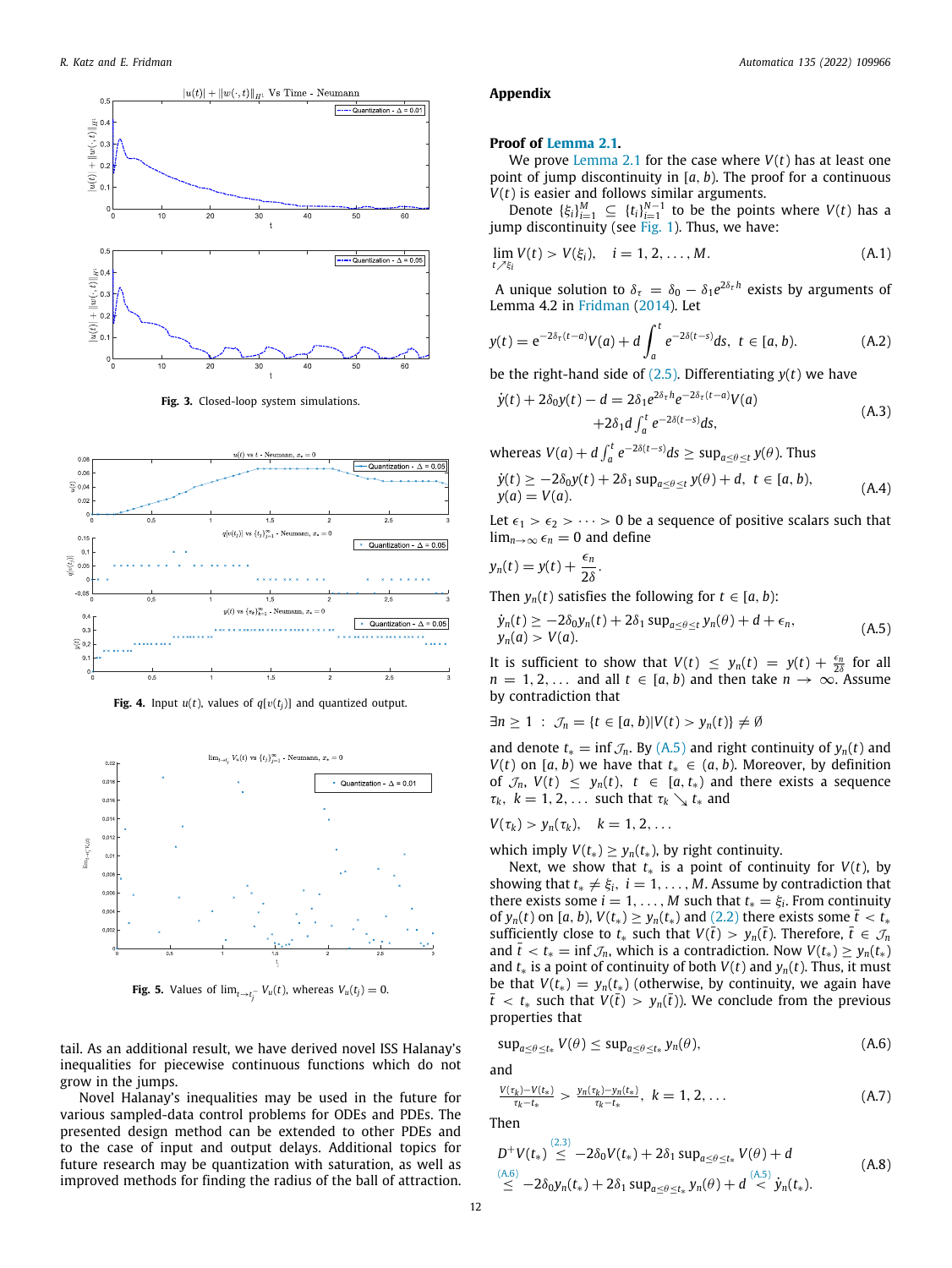On the other hand, since  $\tau_k \setminus t_*$ , by taking  $k \to \infty$  in ([A.7](#page-11-6)) we have

$$
D^{+}V(t_{*}) \stackrel{(2.4)}{\geq} \lim_{k \to \infty} \frac{y_{n}(\tau_{k}) - y_{n}(t_{*})}{\tau_{k} - t_{*}} = \dot{y}_{n}(t_{*}). \tag{A.9}
$$

From [\(A.8\)](#page-11-7) and ([A.9\)](#page-12-27) we obtain a contradiction.

## **Proof of [Corollary](#page-2-5) [2.1.](#page-2-5)**

Let  $V(t) = \sup_{a \le \theta \le t} V(\theta)$ . Using right continuity of  $V(t)$  on  $[a, b)$ , it can be easily verified that  $V(t)$  is right continuous on [*a*, *b*). We show that *V*(*t*) satisfies ([2.3\)](#page-2-12). Fix  $t \ge t_0 = a$ . By the assumptions on  $V(t)$  there exists some  $\epsilon > 0$  such that  $V(t)$  is absolutely continuous on  $[t, t + \epsilon)$ . Let  $0 < s < \epsilon$ . From ([2.6](#page-2-14)) we have

$$
\frac{V(t+s)-V(t)}{s} = s^{-1} \int_{t}^{t+s} \dot{V}(\tau) d\tau
$$
\n(2.6)  
\n
$$
\leq -2\delta_0 s^{-1} \int_{t}^{t+s} V(\tau) d\tau + 2\delta_1 s^{-1} \int_{t}^{t+s} V(\tau) d\tau + d
$$
\n
$$
\leq -2\delta_0 V(t) + 2\delta_1 V(t) - 2\delta_0 s^{-1} \int_{t}^{t+s} [V(\tau) - V(t)] d\tau
$$
\n
$$
+2\delta_1 s^{-1} \int_{t}^{t+s} [\gamma(\tau) - V(t)] d\tau + d.
$$
\n(A.10)

Since  $V(t)$  and  $V(t)$  are right continuous on [a, b], we have

$$
\begin{aligned} \left| s^{-1} \int_{t}^{t+s} \left[ V(\tau) - V(t) \right] d\tau \right| \\ &\leq \sup_{t \leq \tau \leq t+s} \left| V(\tau) - V(t) \right| \stackrel{s \to 0^{+}}{\longrightarrow} 0, \\ \left| s^{-1} \int_{t}^{t+s} \left[ \mathcal{V}(\tau) - \mathcal{V}(t) \right] d\tau \right| \\ &\leq \sup_{t \leq \tau \leq t+s} \left| \mathcal{V}(\tau) - \mathcal{V}(t) \right| \stackrel{s \to 0^{+}}{\longrightarrow} 0. \end{aligned} \tag{A.11}
$$

By taking  $\limsup_{s\to 0^+}$  in ([A.10\)](#page-12-28) and using [\(A.11](#page-12-29)) we have

$$
D^{+}V(t) \stackrel{(2,4)}{\leq} -2\delta_0V(t) + 2\delta_1V(t) + d, \quad t \in [a, b).
$$

## **Proof of [Proposition](#page-2-7) [2.1.](#page-2-7)**

We prove step-by-step on  $[s_k, s_{k+1}), k \in \mathbb{Z}_+$ . For  $k = 0$ , [Corollary](#page-2-5) [2.1](#page-2-5) and  $\delta_{\tau} < \delta_0 - \delta_1$  imply

$$
V(t) \le e^{-2\delta_{\tau}(t-s_0)}V(s_0) + d \int_{s_0}^t e^{-2\delta_{\tau}(t-s)} ds, \ t \in [s_0, s_1). \qquad (A.12)
$$

Next, consider  $k = 1$ . From [Corollary](#page-2-5) [2.1](#page-2-5) and [\(2.9\)](#page-2-10) with  $j = 0$  (i.e.  $t_0^{(1)} = s_1$ ) we have

$$
V(t) \le e^{-2\delta_{\tau}(t-s_1)}V(s_1) + d \int_{s_1}^t e^{-2\delta_{\tau}(t-s)}ds
$$
  
\n
$$
\le e^{-2\delta_{\tau}(t-s_1)}V(s_1^-) + d \int_{s_1}^t e^{-2\delta_{\tau}(t-s)}ds
$$
  
\n
$$
\le e^{-2\delta_{\tau}(t-s_0)}V(s_0) + d \int_{s_0}^t e^{-2\delta_{\tau}(t-s)}ds, \ t \in [s_1, s_2).
$$
\n(A.13)

Continuing step-by-step for  $k = 2, 3, \ldots$  we are done.

## *A.1. Proof of [Lemma](#page-2-6)* [2.2](#page-2-6)

Let  $\mathbb{1}_{[t_0,\infty)}(t)$  be the indicator function of  $[t_0,\infty)$  and

$$
y(t) = \kappa e^{-2\delta_{\tau}(t-t_0)} + d \cdot \mathbb{1}_{[t_0,\infty)}(t) \int_{t_0}^t e^{-2\delta(t-s)} ds, \n\kappa = \sup_{-h \le \theta \le 0} V(t_0 + \theta), \quad t \ge t_0 - h.
$$
\n(A.14)

Note that *y*(*t*) ≥ *V*(*t*), *t* ∈ [*t*<sub>0</sub> − *h*, *t*<sub>0</sub>] and

$$
\dot{y}(t) \ge -2\delta_0 y(t) + 2\delta_1 \sup_{-h \le \theta \le 0} y(t + \theta) + d, t \ge t_0
$$
 (A.15)

where  $\dot{y}(t_0)$  is the right derivative at  $t_0$ . Let  $\epsilon_n \searrow 0$ . By arguments of [Lemma](#page-2-4) [2.1](#page-2-4) we can obtain the comparison  $V(t) \leq y_n(t)$  =  $y(t) + \frac{\epsilon_n}{2\delta_2}$  for all  $n = 1, 2, \ldots$ . The latter inequality finishes the proof.

# *A.2. Proof of [Corollary](#page-3-16)* [2.2](#page-3-16)

<span id="page-12-27"></span>Let  $V(t) = \sup_{-h \le \theta \le 0} V(t + \theta), t \in [t_0, \infty)$ . By continuity of *V* on  $[t_0 - h, \infty)$ , it can be easily verified that *V* is continuous on  $[t_0, ∞)$ . Fixing  $t ≥ t_0$ ,  $s > 0$  and using absolute continuity of  $V(t)$ on  $[t_0, \infty)$  we see that  $(A.10)$  $(A.10)$  holds. Furthermore,  $(A.11)$  $(A.11)$  holds by continuity of  $V(t)$  and  $V(t)$  on  $[t_0, \infty)$ . Taking lim sup<sub>s→0<sup>+</sup></sub> in ([A.10\)](#page-12-28) we obtain [\(2.12\)](#page-2-15) for  $t \geq t_0$ , which implies [\(2.13](#page-2-8)) by [Lemma](#page-2-6) [2.2](#page-2-6).

# **References**

- <span id="page-12-21"></span>[Ahmed-Ali, T., Karafyllis, I., & Giri, F. \(2021\). Sampled-data observers for delay](http://refhub.elsevier.com/S0005-1098(21)00492-1/sb1) [systems and hyperbolic PDE–ODE loops.](http://refhub.elsevier.com/S0005-1098(21)00492-1/sb1) *Automatica*, *123*, Article 109349.
- <span id="page-12-0"></span>[Balas, M. J. \(1988\). Finite-dimensional controllers for linear distributed param](http://refhub.elsevier.com/S0005-1098(21)00492-1/sb2)[eter systems: exponential stability using residual mode filters.](http://refhub.elsevier.com/S0005-1098(21)00492-1/sb2) *Journal of [Mathematical Analysis and Applications](http://refhub.elsevier.com/S0005-1098(21)00492-1/sb2)*, *133*(2), 283–296.
- <span id="page-12-28"></span><span id="page-12-8"></span>[Bar Am, N., & Fridman, E. \(2014\). Network-based](http://refhub.elsevier.com/S0005-1098(21)00492-1/sb3) *H*∞ filtering of parabolic systems. *Automatica*, *50*[, 3139–3146.](http://refhub.elsevier.com/S0005-1098(21)00492-1/sb3)
- <span id="page-12-19"></span>[Bekiaris-Liberis, N. \(2020\). Hybrid boundary stabilization of linear first-order](http://refhub.elsevier.com/S0005-1098(21)00492-1/sb4) [hyperbolic PDEs despite almost quantized measurements and control input.](http://refhub.elsevier.com/S0005-1098(21)00492-1/sb4) *[Systems & Control Letters](http://refhub.elsevier.com/S0005-1098(21)00492-1/sb4)*, *146*, Article 104809.
- <span id="page-12-1"></span>Christofides, P. (2001). *[Nonlinear and robust control of pde systems: methods and](http://refhub.elsevier.com/S0005-1098(21)00492-1/sb5) [applications to transport reaction processes](http://refhub.elsevier.com/S0005-1098(21)00492-1/sb5)*. Springer.
- <span id="page-12-2"></span>[Curtain, R. \(1982\). Finite-dimensional compensator design for parabolic dis](http://refhub.elsevier.com/S0005-1098(21)00492-1/sb6)[tributed systems with point sensors and boundary input.](http://refhub.elsevier.com/S0005-1098(21)00492-1/sb6) *IEEE Transactions [on Automatic Control](http://refhub.elsevier.com/S0005-1098(21)00492-1/sb6)*, *27*(1), 98–104.
- <span id="page-12-22"></span>Curtain, R., & Zwart, H. (1995). *[An introduction to infinite-dimensional linear](http://refhub.elsevier.com/S0005-1098(21)00492-1/sb7) [systems theory, vol. 21](http://refhub.elsevier.com/S0005-1098(21)00492-1/sb7)*. Springer.
- <span id="page-12-13"></span>[Espitia, N. \(2020\). Observer-based event-triggered boundary control of a linear](http://refhub.elsevier.com/S0005-1098(21)00492-1/sb8) 2× 2 hyperbolic systems. *[Systems & Control Letters](http://refhub.elsevier.com/S0005-1098(21)00492-1/sb8)*, *138*, Article 104668.
- <span id="page-12-14"></span>[Espitia, N., Karafyllis, I., & Krstic, M. \(2021\). Event-triggered boundary con](http://refhub.elsevier.com/S0005-1098(21)00492-1/sb9)[trol of constant-parameter reaction–diffusion PDEs: a small-gain approach.](http://refhub.elsevier.com/S0005-1098(21)00492-1/sb9) *Automatica*, *128*[, Article 109562.](http://refhub.elsevier.com/S0005-1098(21)00492-1/sb9)
- <span id="page-12-29"></span><span id="page-12-25"></span>Fridman, E. (2014). *[Introduction to time-delay systems: analysis and control](http://refhub.elsevier.com/S0005-1098(21)00492-1/sb10)*. [Birkhauser, Systems and Control: Foundations and Applications.](http://refhub.elsevier.com/S0005-1098(21)00492-1/sb10)
- <span id="page-12-9"></span>[Fridman, E., & Blighovsky, A. \(2012\). Robust sampled-data control of a class of](http://refhub.elsevier.com/S0005-1098(21)00492-1/sb11) [semilinear parabolic systems.](http://refhub.elsevier.com/S0005-1098(21)00492-1/sb11) *Automatica*, *48*, 826–836.
- <span id="page-12-26"></span>[Fridman, E., & Dambrine, M. \(2009\). Control under quantization, saturation and](http://refhub.elsevier.com/S0005-1098(21)00492-1/sb12) [delay: an LMI approach.](http://refhub.elsevier.com/S0005-1098(21)00492-1/sb12) *Automatica*, *45*, 2258–2264.
- <span id="page-12-3"></span>[Harkort, C., & Deutscher, J. \(2011\). Finite-dimensional observer-based control](http://refhub.elsevier.com/S0005-1098(21)00492-1/sb13) [of linear distributed parameter systems using cascaded output observers.](http://refhub.elsevier.com/S0005-1098(21)00492-1/sb13) *[International Journal of Control](http://refhub.elsevier.com/S0005-1098(21)00492-1/sb13)*, *84*(1), 107–122.
- <span id="page-12-17"></span>[Hien, L., Phat, V., & Trinh, H. \(2015\). New generalized Halanay inequalities with](http://refhub.elsevier.com/S0005-1098(21)00492-1/sb14) [applications to stability of nonlinear non-autonomous time-delay systems.](http://refhub.elsevier.com/S0005-1098(21)00492-1/sb14) *[Nonlinear Dynamics](http://refhub.elsevier.com/S0005-1098(21)00492-1/sb14)*, *82*(1–2), 563–575.
- <span id="page-12-30"></span><span id="page-12-24"></span>[Ishii, H., & Francis, B. A. \(2003\). Quadratic stabilization of sampled-data systems](http://refhub.elsevier.com/S0005-1098(21)00492-1/sb15) [with quantization.](http://refhub.elsevier.com/S0005-1098(21)00492-1/sb15) *Automatica*, *39*(10), 1793–1800.
- <span id="page-12-16"></span>Jacob, B., Mironchenko, A., Partington, J. R., & Wirth, F. (2019). Non-coercive Lyapunov functions for input-to-state stability of infinite-dimensional systems. arXiv preprint [arXiv:1911.01327](http://arxiv.org/abs/1911.01327).
- <span id="page-12-10"></span>[Kang, W., & Fridman, E. \(2018\). Distributed sampled-data control of](http://refhub.elsevier.com/S0005-1098(21)00492-1/sb17) [Kuramoto-Sivashinsky equation.](http://refhub.elsevier.com/S0005-1098(21)00492-1/sb17) *Automatica*, *95*, 514–524.
- <span id="page-12-23"></span>[Karafyllis, I. \(2021\). Lyapunov-based boundary feedback design for parabolic](http://refhub.elsevier.com/S0005-1098(21)00492-1/sb18) PDEs. *[International Journal of Control](http://refhub.elsevier.com/S0005-1098(21)00492-1/sb18)*, *94*(5), 1247–1260.
- <span id="page-12-15"></span>[Karafyllis, I., & Krstic, M. \(2016\). ISS With respect to boundary disturbances for](http://refhub.elsevier.com/S0005-1098(21)00492-1/sb19) 1-D parabolic PDEs. *[IEEE Transactions on Automatic Control](http://refhub.elsevier.com/S0005-1098(21)00492-1/sb19)*, *61*(12), 1–23.
- <span id="page-12-11"></span>[Karafyllis, I., & Krstic, M. \(2017\). Sampled-data boundary feedback control of 1-D](http://refhub.elsevier.com/S0005-1098(21)00492-1/sb20) [linear transport PDEs with non-local terms.](http://refhub.elsevier.com/S0005-1098(21)00492-1/sb20) *Systems & Control Letters*, *107*, [68–75.](http://refhub.elsevier.com/S0005-1098(21)00492-1/sb20)
- <span id="page-12-12"></span>[Karafyllis, I., & Krstic, M. \(2018\). Sampled-data boundary feedback control of 1-D](http://refhub.elsevier.com/S0005-1098(21)00492-1/sb21) [parabolic PDEs.](http://refhub.elsevier.com/S0005-1098(21)00492-1/sb21) *Automatica*, *87*, 226–237.
- <span id="page-12-18"></span>Katz, R., Basre, I., & Fridman, E. (2021). Delayed finite-dimensional observerbased control of 1D heat equation under Neumann actuation. In *2021 European control conference*.
- <span id="page-12-4"></span>[Katz, R., & Fridman, E. \(2020a\). Constructive method for finite-dimensional](http://refhub.elsevier.com/S0005-1098(21)00492-1/sb23) [observer-based control of 1-D parabolic PDEs.](http://refhub.elsevier.com/S0005-1098(21)00492-1/sb23) *Automatica*, *122*, Article [109285.](http://refhub.elsevier.com/S0005-1098(21)00492-1/sb23)
- <span id="page-12-7"></span>Katz, R., & Fridman, E. (2020b). Finite-dimensional control of the Kuramoto-Sivashinsky equation under point measurement and actuation. In *59th IEEE conference on decision and control*.
- <span id="page-12-6"></span>[Katz, R., & Fridman, E. \(2021a\). Finite-dimensional boundary control of the linear](http://refhub.elsevier.com/S0005-1098(21)00492-1/sb25) [Kuramoto-Sivashinsky equation under point measurement with guaranteed](http://refhub.elsevier.com/S0005-1098(21)00492-1/sb25) L 2 -gain. *[IEEE Transactions on Automatic Control](http://refhub.elsevier.com/S0005-1098(21)00492-1/sb25)*, (submitted for publication).
- <span id="page-12-5"></span>[Katz, R., & Fridman, E. \(2021b\). Delayed finite-dimensional observer-based](http://refhub.elsevier.com/S0005-1098(21)00492-1/sb26) [control of 1-D parabolic PDEs.](http://refhub.elsevier.com/S0005-1098(21)00492-1/sb26) *Automatica*, *123*, Article 109364.
- <span id="page-12-20"></span>[Katz, R., & Fridman, E. \(2021c\). Finite-dimensional control of the heat equation:](http://refhub.elsevier.com/S0005-1098(21)00492-1/sb27) [Dirichlet actuation and point measurement.](http://refhub.elsevier.com/S0005-1098(21)00492-1/sb27) *European Journal of Control*.